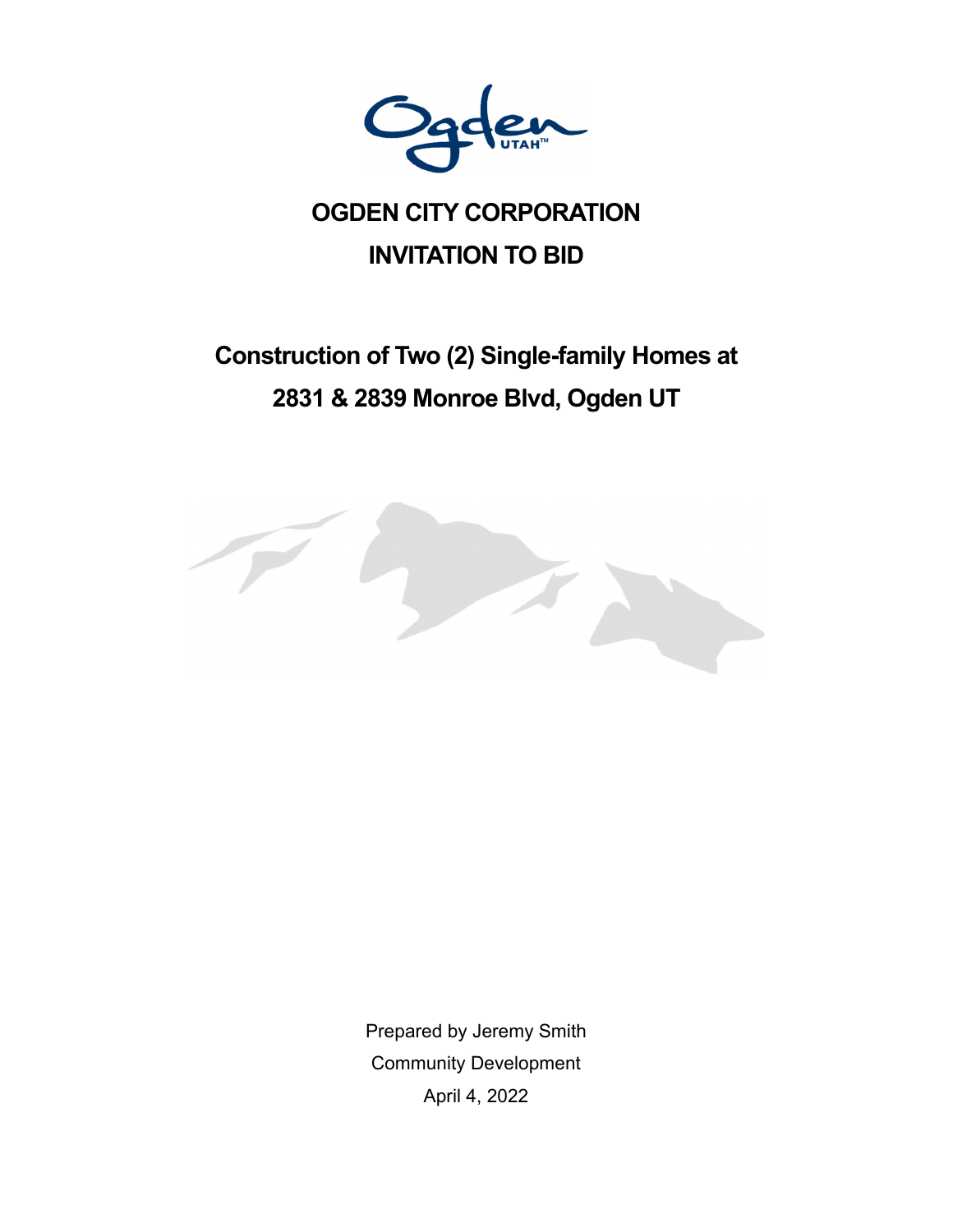### **OGDEN CITY CORPORATION INVITATION TO BID**

## **Construction of Two (2) Single-family Homes at 2831 & 2839 Monroe Blvd, Ogden UT**

Ogden City Corporation is accepting sealed bids from General Contractors for the construction of two single-family homes located at 2831 and 2839 Monroe Blvd., in Ogden, Utah.

Bid forms, plans, specifications may be obtained from Ogden City Purchasing Website: https://ogdencity.com/264/Purchasing. Bidders are responsible for securing any and all addenda issued. Licensed contractors submitting bids must be able to comply with insurance and bonding requirements and have experience with construction of multiple historic architecture style homes.

In view of the fact that this project is funded in part with federal monies provided in this contract, each prospective contractor shall comply with the bid requirements set forth in Executive Order 11625 and Section 3 of the Housing and Urban Development Act of 1968. In addition to the aforementioned bid requirements, the contractor awarded the bid, and each subcontractor and lower tier contractor thereafter shall be subject to the following federal contract provisions:

-Executive Orders 11246 (Equal Employment Opportunity) and 11625, and Section 3 of the Housing and Urban Development Act of 1968 regarding employment, training and contracting opportunities (12 U.S.C. 1701u). 'The work to be performed under this bid specification / contract is subject to the requirements of Section 3 of the Housing and Urban Development Act of 1968, as amended. The purpose of Section 3 is to ensure that employment and other economic opportunities generated by HUD assistance or HUD–assisted projects covered by Section 3 shall, to the greatest extent feasible, be directed to low- and very-low-income persons, particularly persons who are recipients of HUD assistance for Housing.'

Sealed bids for furnishing all materials, labor, tools, and equipment necessary to complete said work must be submitted on forms prepared by Ogden City. Submit to the office of Ogden City Purchasing Office at 2549 Washington Blvd, Suite 510, Ogden, UT. **no later than 1 PM, April**  25, 2022. At which time, bids will be opened and read aloud at the 7<sup>th</sup> FI Conference Room of same address. **LATE BIDS WILL NOT BE ACCEPTED.** 

#### **Published:** April 9 & 16, 2022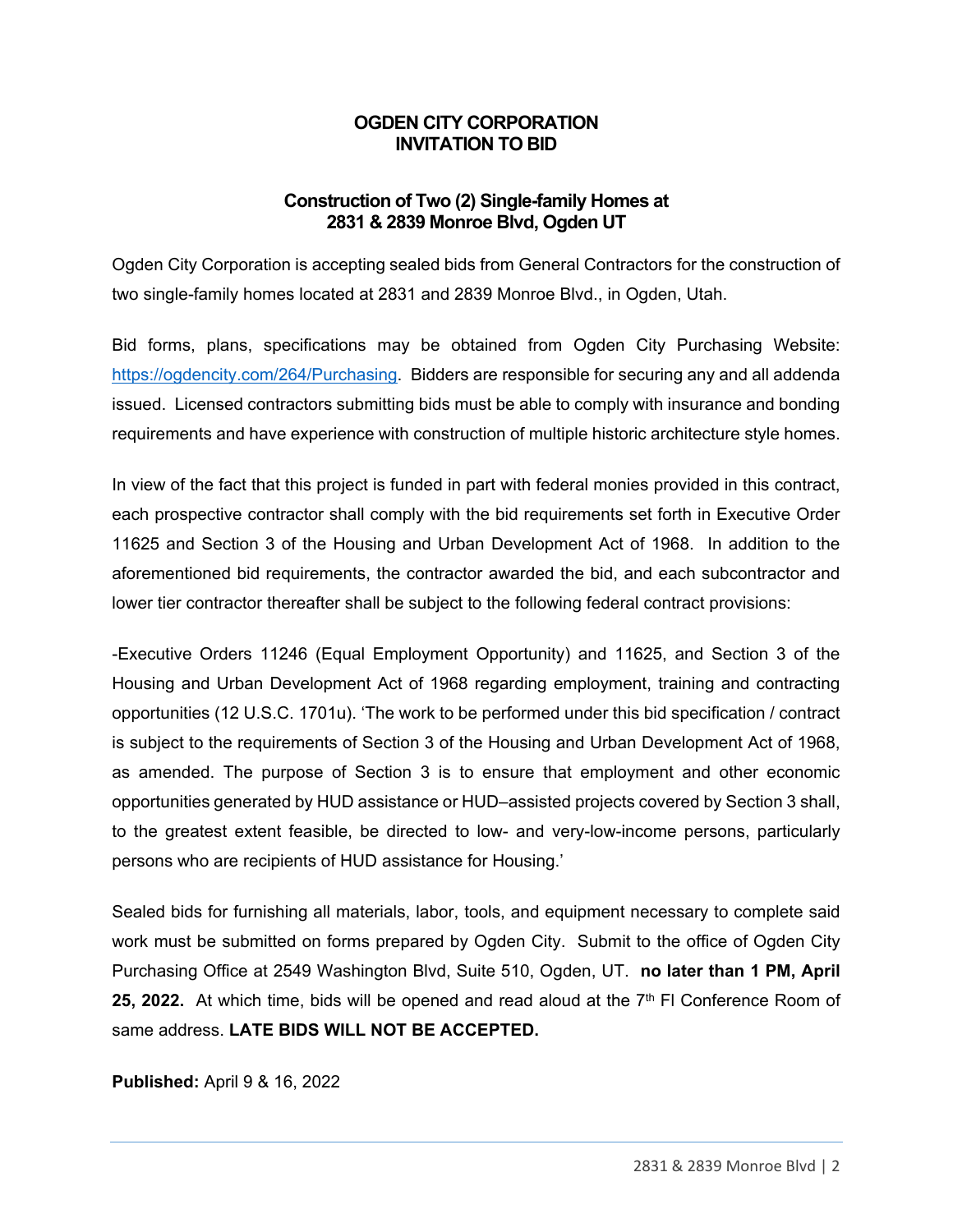# **OGDEN CITY CORPORATION INVITATION TO BID**

# **Construction of Two (2) Single-family Homes at 2831 & 2839 Monroe Blvd, Ogden UT**

## **I. SCOPE OF WORK**

Contractor will be responsible for the construction of two single-family homes located at 2831 and 2839 Monroe Blvd. Refer to Exhibit A for Allowances & Specifications and Drawings / Plans. This project requires winning contractor to comply with Section 3 requirements designated by HUD act of 1968.

Contractor will be responsible for:

- Review of construction or specification documents prior to submitting a bid.
- Competitively bidding required work, negotiating and contracting with subcontractors to accomplish the work, as applicable.
- Completing the Project on time and within budget per the plans and specifications.

# **Estimated Construction Schedule**

- Homes to be built concurrently on a maximum 180-day schedule. (Include fencing and landscaping in schedule).
- Must be able to complete / pass final inspection in 180 days from commencement of construction of each home (including start and completion date).

THE ATTACHED DOCUMENTS ARE COPYRIGHT PROTECTED AND ARE THE PROPERTY OF OGDEN CITY AND MAY NOT BE REPRODUCED FOR ANY OTHER PROJECT UNLESS WRITTEN AUTHORIZATION IS OBTAINED.

# **PROJECT MANAGER:**

Jeremy Smith Deputy Manager Community Development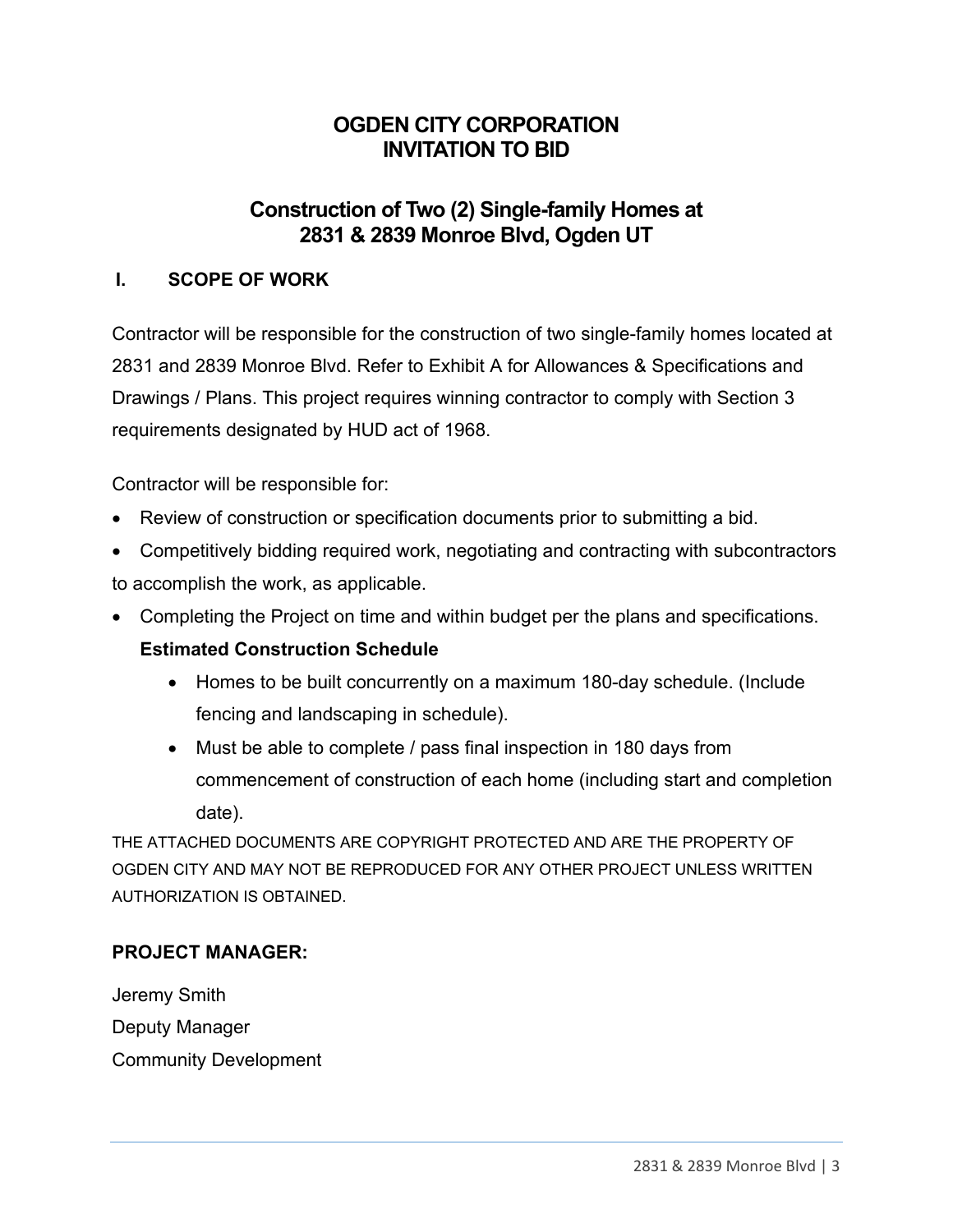# **II. BID CONTENT**

The City will accept bids from contractors that are capable of providing all of the work described in the drawings and specifications. Applicants shall include qualifications for work set forth in the Scope of Work for which it proposes to provide services. Each bid must include, at a minimum, the following information:

- 1. Exhibit B Completed Contractor Form
- 2. Exhibit C Bid Form & Cost Breakdown based on building plans and allowances and specifications.
	- a. Include narrative and specific examples related to Construction experience specifically with building historical style architecture.
	- b. Include detailed Construction schedule showing ability to complete (pass final inspection & install all landscaping) the homes within a 180-day construction schedule.
- 3. Exhibit D Addenda Acknowledgement (If Applicable)
- 4. Bid Security

# **III. BID REVIEW AND ASSESSMENT**

Bids will be reviewed based on the requirements indicated in Section II. Ogden City Corporation shall have the right to verify the accuracy of all information submitted and to make such investigation, as it deems necessary to determine the ability of a prospective Contractors to perform the obligations in the response. Ogden City reserves the right to reject any response where the available evidence or information does not satisfy Ogden City that the prospective Contractor is qualified to carry out properly the obligations of the response, is a person or firm of good reputation or character for strict, complete, and faithful performance of business obligations, or if the prospective Contractor refuses to cooperate with and assist Ogden City in the making of such investigation.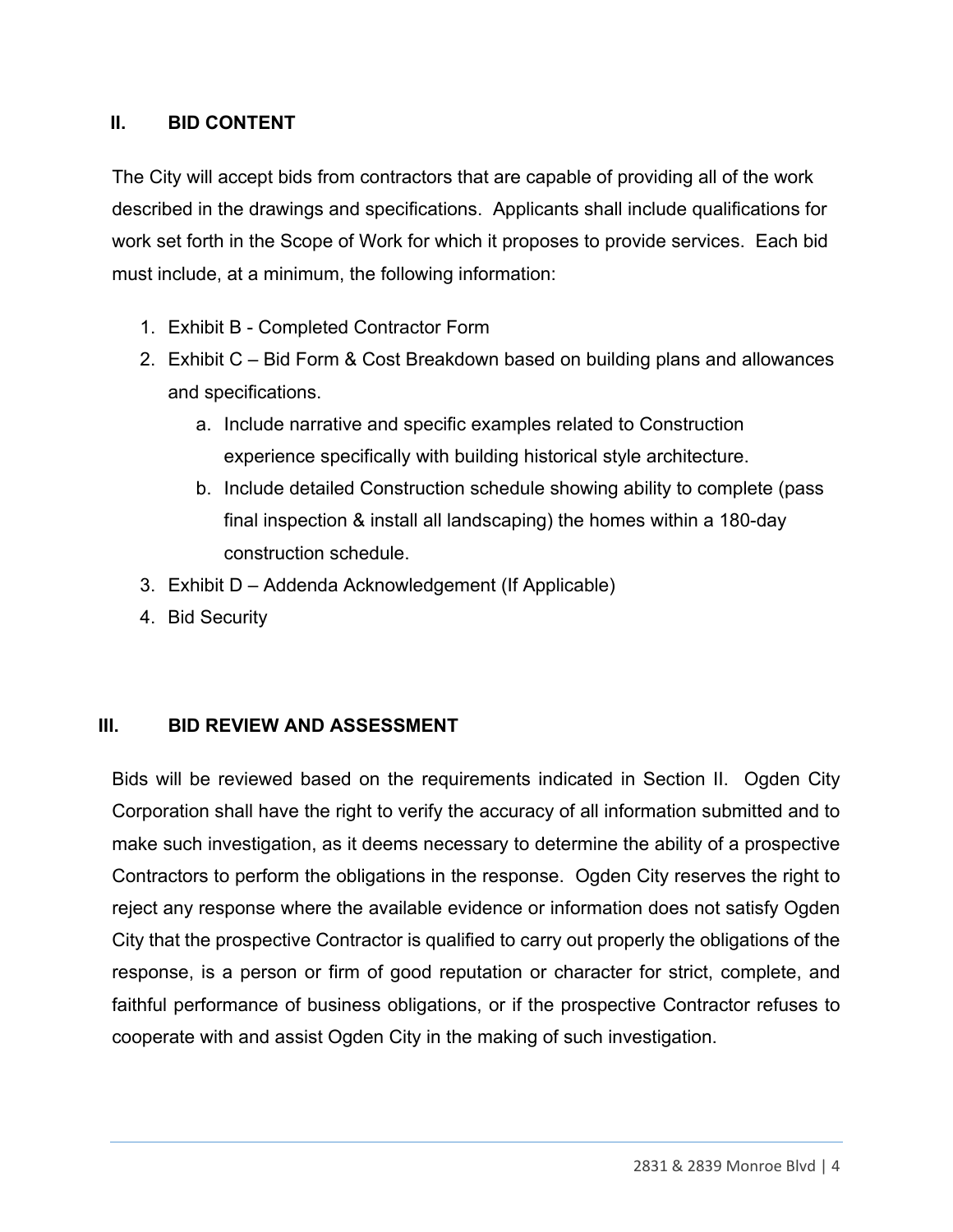### **IV. INSURANCE REQUIREMENTS**

Contractor shall procure and maintain for the duration of the contract insurance against claims for injuries to persons or damages to property which may arise from or in connection with the performance of the work hereunder by Contractor, its agents, representatives, employees, or subcontractors. The cost of such insurance shall be included in Contractor's bid. The amount of insurance shall not be less than:

**Commercial General Liability**: \$2,000,000 combined single limit per occurrence and \$3,000,000 aggregate for bodily injury, personal injury, and property damage. The limits of liability shall apply per project.

**Business Automobile Liability:** \$1,000,000 combined single limit per accident for bodily injury and property damage.

**Workers' Compensation and Employers' Liability**: Workers' compensation limits as required by the labor code of the State of Utah and employers' liability with limits of \$1,000,000 per accident.

Insurance is to be placed with insurers acceptable to and approved by the City. Contractor's insurer must be authorized to do business in Utah at the time the contract is executed (and throughout the time period the contract is maintained), unless otherwise agreed in writing by the City. Failure to maintain or renew coverage or to provide evidence of renewal will be treated by City as a material breach of contract.

Limits of liability amounts must meet contract requirements before contract is initiated.

The City, and its elected officials, officers, employees, agents, and volunteers are to be named as additional insureds with primary coverage and not contributing.

The City shall be furnished with original certificates of insurance and endorsements effecting coverage required within, signed by a person authorized by that insurer to bind coverage on its behalf. All certificates and endorsements are to be received by the City before work commences.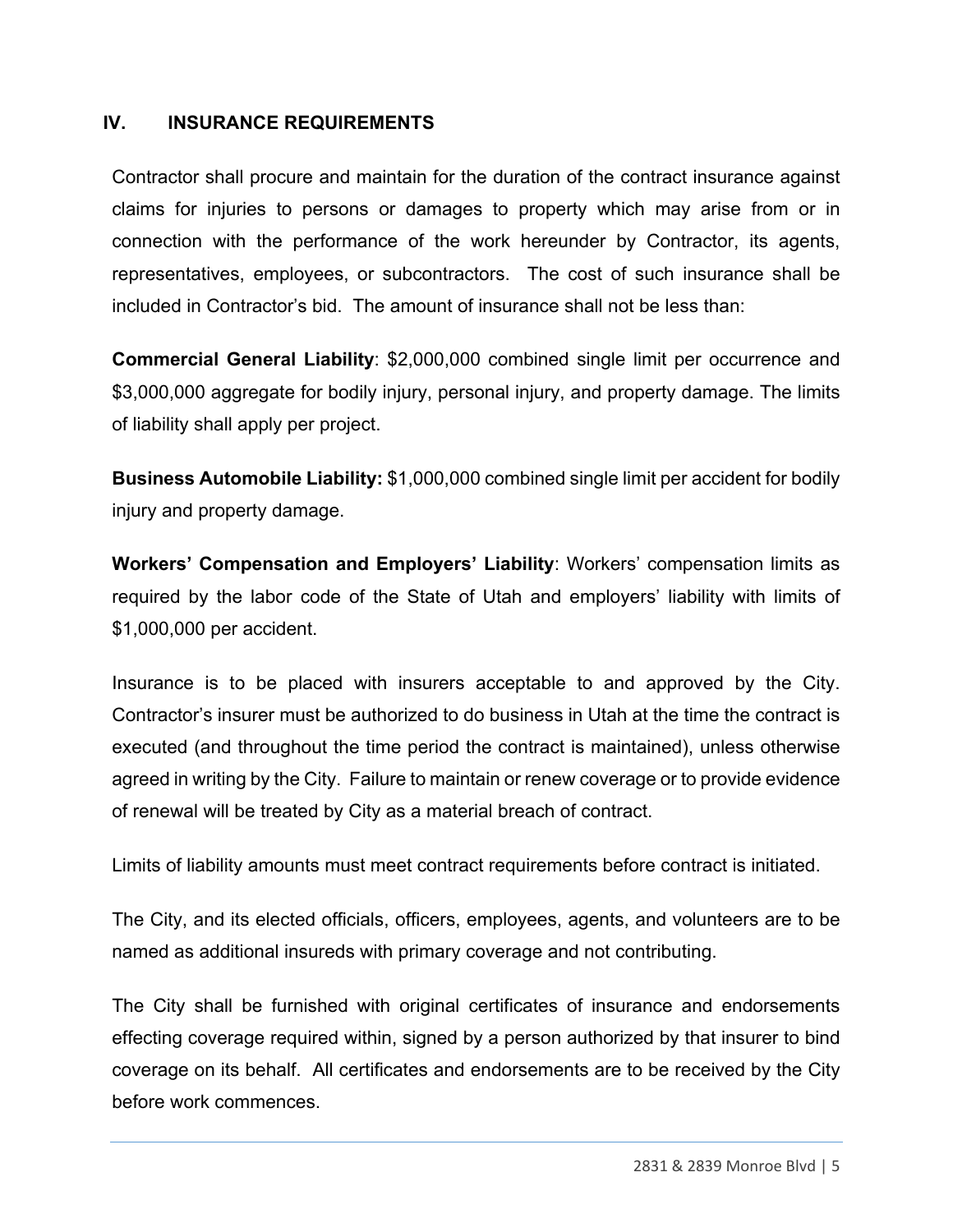The City reserves the right to require complete, certified copies of all required insurance policies at any time.

Each policy shall be endorsed to state that coverage shall not be suspended, voided, canceled, reduced in coverage or in limits except after thirty days prior written notice by certified mail, return receipt requested, has been given to the City.

Contractor's insurance shall be primary insurance and any insurance or self-insurance maintained by the City, its officers, officials, employees, and volunteers shall be excess of Contractor's insurance and shall not contribute with it.

Contractor shall include all subcontractors as insured under its policies or shall furnish separate certificates and endorsements for each subcontractor. All coverages for subcontractors shall be subject to all the requirements stated herein.

Any deductibles or self-insured retentions must be declared to and approved by the City. At the option of the City, either: the insurer shall reduce or eliminate such deductibles or self-insured retentions as respects the City, its elected officials, officers, employees, agents, and volunteers; or Contractor shall provide a financial guarantee satisfactory to the City guaranteeing payment of losses and related investigations claim administration and defense expenses.

Contractor's Obligation to Verify Employment Status: Contractor shall register and participate in the Status Verification System and comply with Utah Code Ann. Section 63G-11-103 of the Utah Identity Document and Verification Act.

# **V. BONDING REQUIREMENTS**

Submission of a Bid constitutes a promise that the Bidder will enter the Contract Documents in the form presented in the Contract Documents. Bidders should carefully examine all Contract Documents, including the required Bonds and insurance to be provided by the Bidder.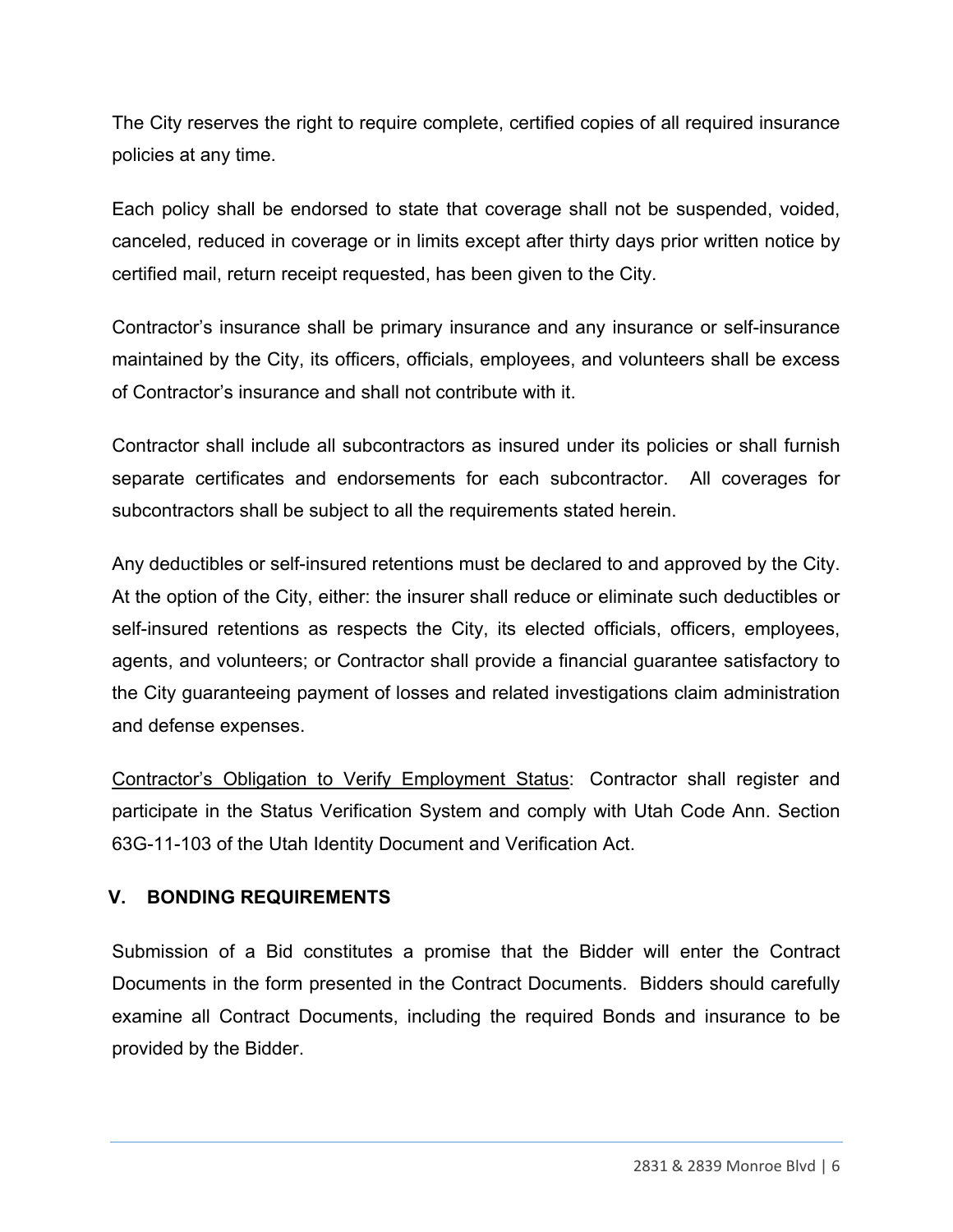# **A. BID SECURITY**

- a. Amount of Bid Security: A Bid Security must accompany each Bid. The total amount of the Bid on which Bid security is to be based shall be the sum of all items of the Bid constituting the maximum amount of the possible award to the Bidder. The Bond amount must equal at least five (5) percent of the total amount of the Bid. The Bid Security may be in the form of a certified check, cashier's check, or Bid Bond. No other form of Bid Security will be accepted.
	- i. Bid Bond: The Bond shall accompany and be attached to the Bid and shall be issued by a surety company authorized to do business in the State of Utah. The Bond shall guarantee that the Bidder, if awarded the work will promptly enter into the Construction Contract to perform the work in the manner required by the Contract Documents.
	- ii. Cashier's Check: If a cashier's check is used in lieu of a Bid Bond, the cashier's check must be drawn on a bank doing business in the State of Utah and made payable to Ogden City Corporation. Note that personal or company checks are not acceptable as bid security. If a cashier's check is used in lieu of a Bid Bond or if the Bid Bond does not specifically so provide, a certificate from an approved surety company guaranteeing execution of performance and payment bonds in the full amount of the bid must accompany the bid.
- b. Return of Bid Security: Owner will return Bid security to Contractor within seven (7) days after receipt of the Construction Contract by Ogden City Purchasing Division. Bid Bonds and cashier's checks of the lowest three Bidders will be held until the Construction Contract is awarded and a signed copy received by Ogden City Purchasing Division or all bids have been rejected. All other bid securities shall be returned following the bid opening. The liability of Owner in regards to the checks shall be limited only to the return of the checks.
- c. Default: In the event of failure or refusal of the Bidder to enter into the Construction Contract and the delivery to the Owner a Performance Bond, Payment Bond and any other Bonds or documents required by the Contract Documents after Notice of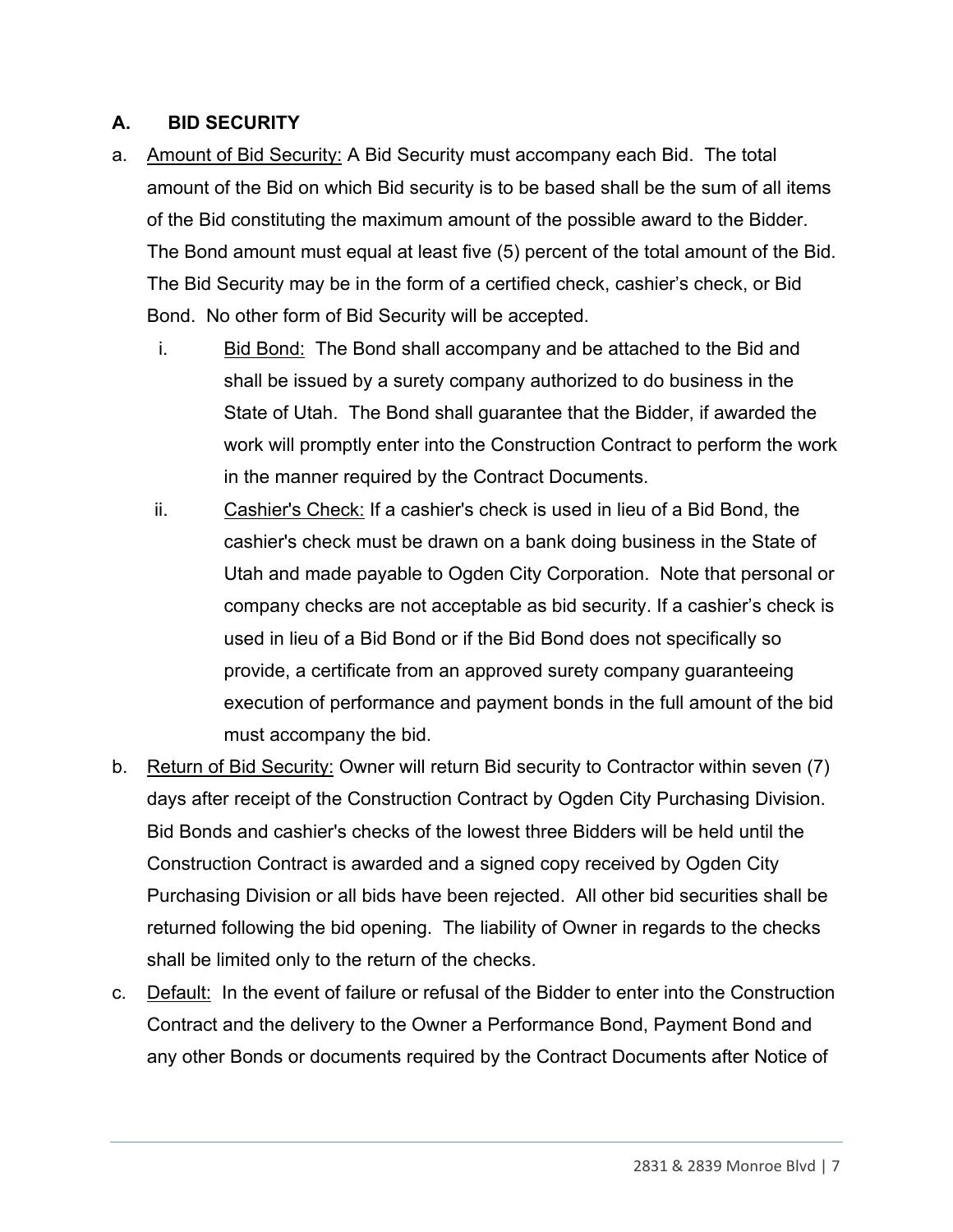Intent to Award by the Owner, the Bidder forfeits the sum of the Bid Bond or cashier's check as liquidated damages to the Owner.

# **B. CONTRACT SECURITY**

- a. Prior to OGDEN CITY executing the Agreement, Contractor shall file with OGDEN CITY a good and sufficient performance bond and a payment bond, each in the sum of not less than 100 percent of the Contract Price.
- b. The bonds shall be executed by the Contractor and secured by a company duly and regularly authorized to do a general surety business in the State of Utah and named in the current list of Companies holding Certificates of Authority as Acceptable Sureties on Federal Bonds and as Acceptable Reinsuring Companies as published in current Circular 570 (amended) by the Audit Staff Bureau of Accounts, U.S. Treasury Department, with an underwriting limitation equal to or greater than the Contract Price which the bond guarantees or with a current "A-" rating or better in A.M. Best Co., Inc.'s, Best Insurance Reports, Property and Casualty Edition.
- c. Said bonds shall guarantee the faithful performance of the Construction Contract by the Contractor and payment of labor and materials. They shall inure by their terms to the benefit of OGDEN CITY. Neither this nor any other provision requiring a performance bond shall be construed to create any rights in any third party claimant as against OGDEN CITY for performance of the work under this Agreement.
- d. If the surety on any bond furnished by Contractor is subject to any proceeding under the Bankruptcy Code (Title 11, United States Code) or becomes insolvent or its right to do business is terminated in the State of Utah or it ceases to meet the requirements of this paragraph, Contractor shall, within 15 days thereafter, substitute another bond and surety, both of which must be acceptable to OGDEN CITY.

# **VI. GENERAL TERMS AND CONDITIONS**

Qualified respondents shall be Licensed Contractors in the State of Utah, for this type of work, and who meet Ogden City's insurance and bonding requirements, and have experience with all work defined in the scope of work.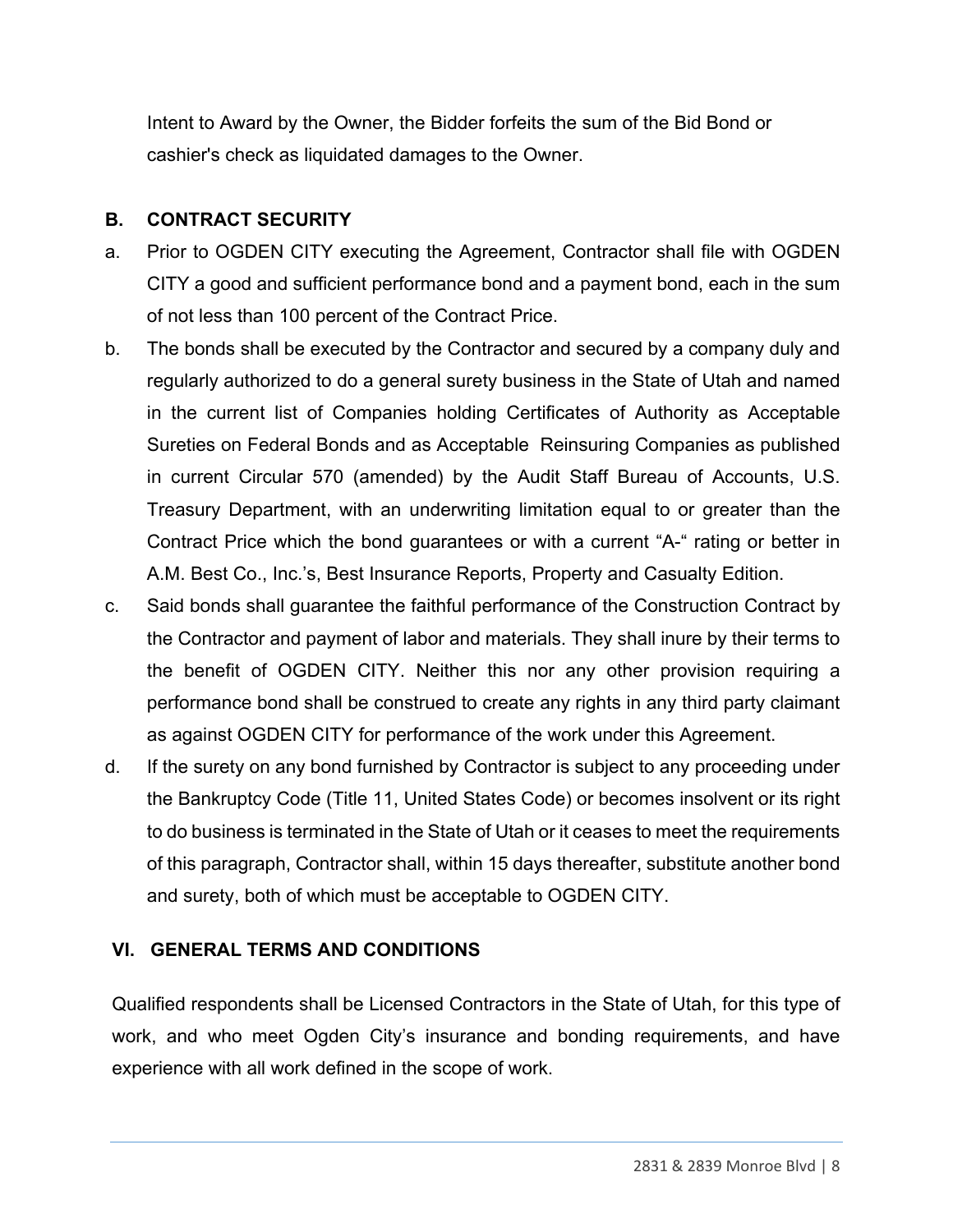For projects that are security-sensitive in nature, Ogden City reserves the right to conduct a criminal background check of each person who will be providing services in response to this Invitation to Bid. If requested, Contractor shall submit a BCI Criminal History Report dated within 30 days of response to RFP for each employee who will be on-site, that shows "Criminal History Verified" and has Arrest History attachments. Employees who have any convictions on their BCI record may be subject to further review and approval by Ogden City. Ogden City may reject any response to this RFP that involves services from a person or entity that Ogden City determines is unfit or unqualified to fulfill the requirements of this bid.

All work must meet current industry standards including all Federal, State and local rules and regulations.

The City reserves the right to request clarification of information submitted, and to request additional information from any proposer.

Ogden City will make every effort to ensure all offerors are treated fairly and equally throughout the entire advertisement, review and selection process. The procedures established herein are designed to give all parties reasonable access to the same basic information.

Cost of Developing Bids - All costs related to the preparation of proposals and any related activities are the sole responsibility of the offeror. Ogden City assumes no liability for any costs incurred by offerors throughout the entire selection process.

Bid Ownership – Once submitted, all proposals, including attachments, supplementary materials, addenda, etc. become the property of Ogden City and will not be returned to the offeror.

Conflict of Interest – No member, officer, or employee of Ogden City, during his or her tenure shall have any interest, direct or indirect, in this contract or the proceeds thereof, except as permitted by Ogden City policy.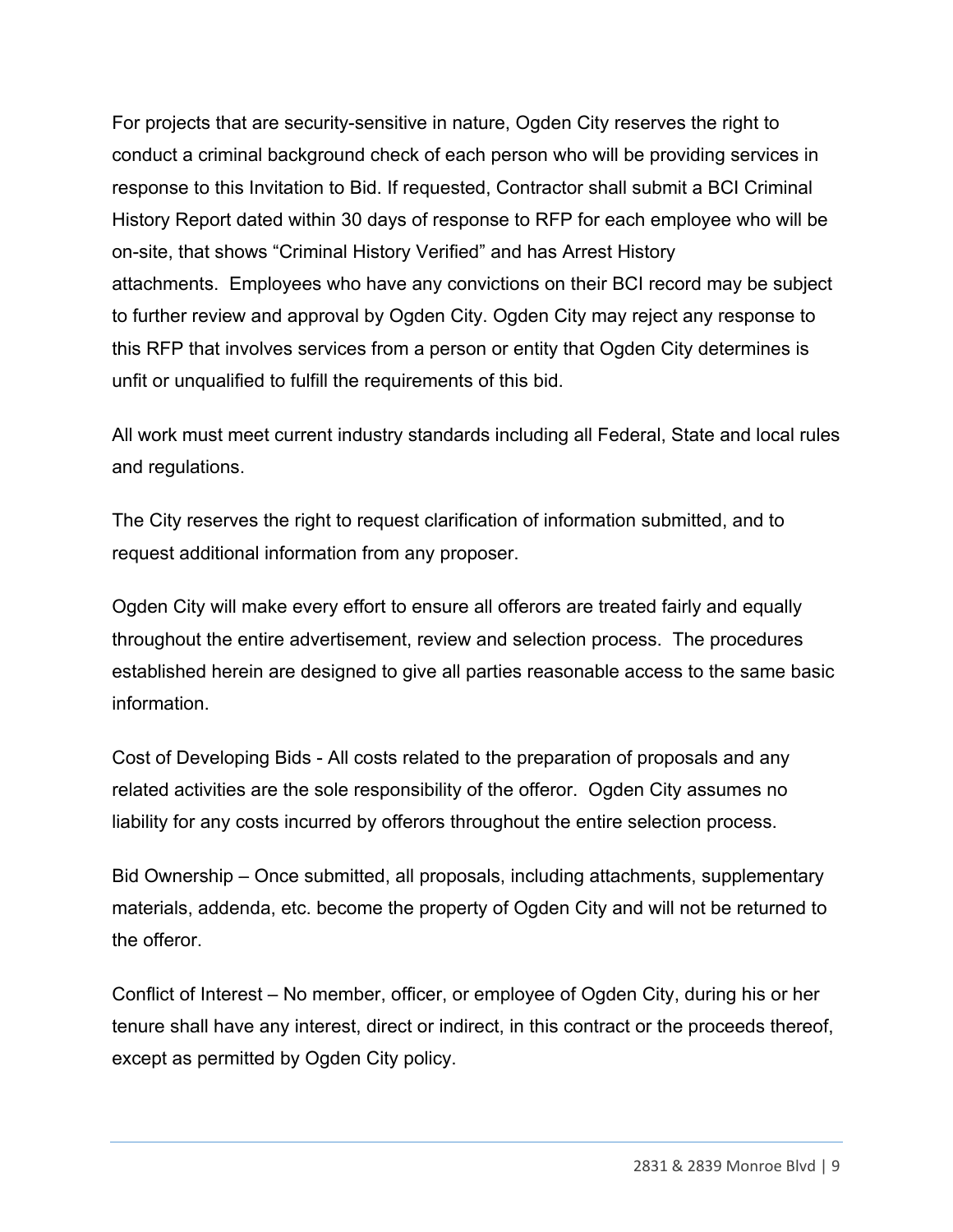Non-Collusion – The offeror guarantees the proposal is not a product of collusion with any other offeror and no effort has been made to fix the proposal price or any offeror or to fix any overhead, profit of cost estimate of any proposal price.

Ogden City reserves the right to accept or reject any submittal as it best serves convenience and/or is found to be in the best interest of the City.

Ogden City reserves the right to reject any irregular submission and reserves the right to waive any irregularity in submissions.

Ogden City encourages and welcomes bids from local, small, women and minority owned businesses and other disadvantaged business enterprises.

# **VII. SUBMITTAL & BID OPENING**

**No later than 1 PM, April 25, 2022;** firms shall submit two (2) copies of all documents required in one sealed envelope addressed to Ogden City's Purchasing Agent.

On the envelope, indicate your firm's name and the project title –

"**Construction of Two (2) Single-family Homes - 2831 & 2839 Monroe Blvd, Ogden"** 

If the bid is submitted by mail or other delivery service, it must be addressed to the Purchasing Office, 2549 Washington Blvd, Suite 510, Ogden UT 84401. It must be received prior to the submission deadline.

The bid may also be hand-carried to the 1st Floor Information Desk (west entrance of the Municipal Building) at the same address.

No facsimile or email transmittals will be accepted.

City offices are closed on holidays.

It is the sole responsibility of those responding to this Invitation to Bid to ensure that their submittal is made to the correct location and in compliance with the stated date and time.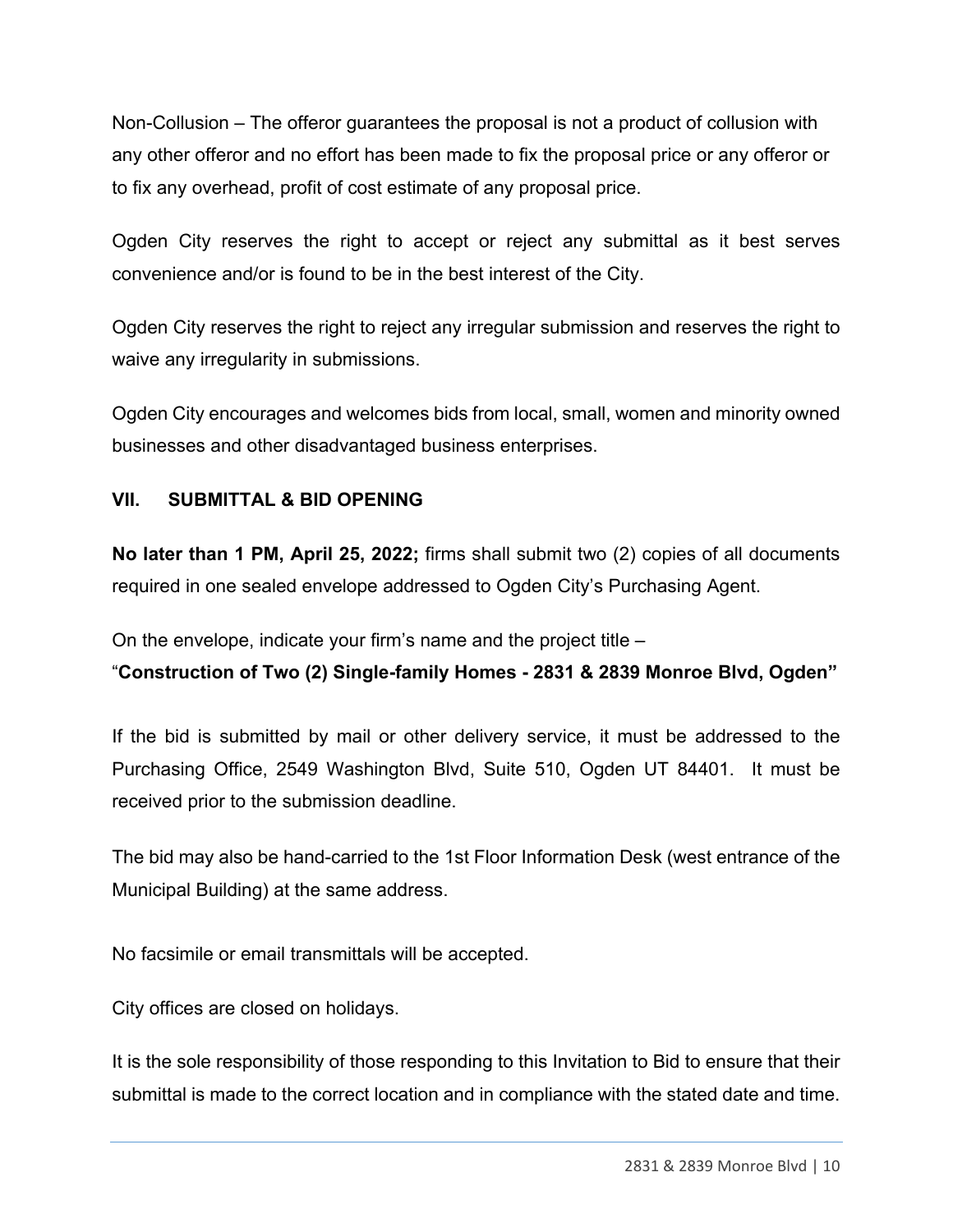# **LATE BIDS WILL NOT BE ACCEPTED.**

Shortly after the deadline, bids will be opened and read aloud in the 7<sup>th</sup> Floor Conference Room at 2549 Washington Blvd, Ogden UT 84401.

# **VIII. CONTACT INFORMATION**

Any questions or requests for additional information regarding this ITB must be made in writing. Send questions to purchasing@ogdencity.com.

All additional information distributed will be in writing and posted to all bidding parties. No inquiries will be accepted or addressed forty-eight (48) hours prior to bid deadline.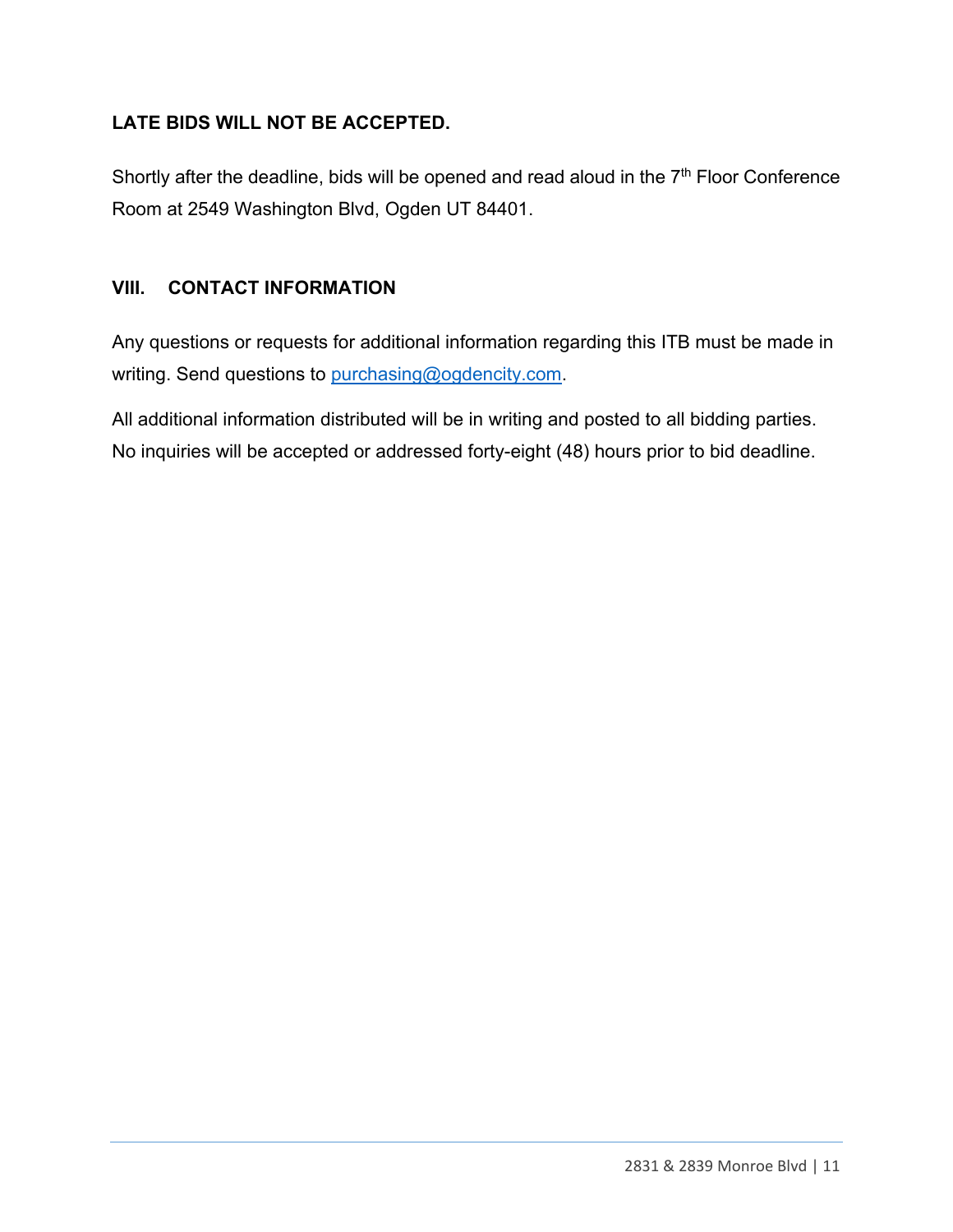# **EXHIBIT A ALLOWANCES & SPECIFICATIONS**

#### **Project Address**: 2831 & 2839 Monroe Ave. Ogden, UT\_\_

These specifications are exclusively for the above-referenced proposed residences and in conjunction with the plans are contractual construction documents. All items specified or not specified herein shall meet or exceed the International Residential Code (IRC). OGDEN CITY shall reserve the right to change these specifications due to product availability. Contractor is responsible for pulling and paying for all permits related to construction of home including: Building Permits, SWPPP permits, Utility Permits, etc.

#### **General Description of Improvements for each residence:**

| <b>Average Square footage of living area:</b> | 2090 |
|-----------------------------------------------|------|
|-----------------------------------------------|------|

#### **Square footage of garage:** 484

Note: All square footage measurements are approximate and to be verified by Contractor

Permits & Fees

Please use the allowance of \$5,000 for permits and fees. This estimated amount will include impact fees, SWPPP, Building permit fees for the house. Contractor will only be reimbursed for actual permit fees. Contractor will not be able to draw remaining balance for other purposes.

If fees are greater than \$5,000, OGDEN CITY will accept change order compensating Contractor for actual permit fees.

| <b>Site Work</b> |                       |
|------------------|-----------------------|
| <b>Utilities</b> |                       |
| Water            | Ogden City            |
| Sewer            | <b>Central Weber</b>  |
| Electric         | <b>Rocky Mountain</b> |
| Gas              | Dominion              |
|                  | Energy                |

**There are no existing water or sewer laterals in the lots. Contractor is responsible for obtaining permit to saw cut street and tap into main lines for new utilities for both properties**.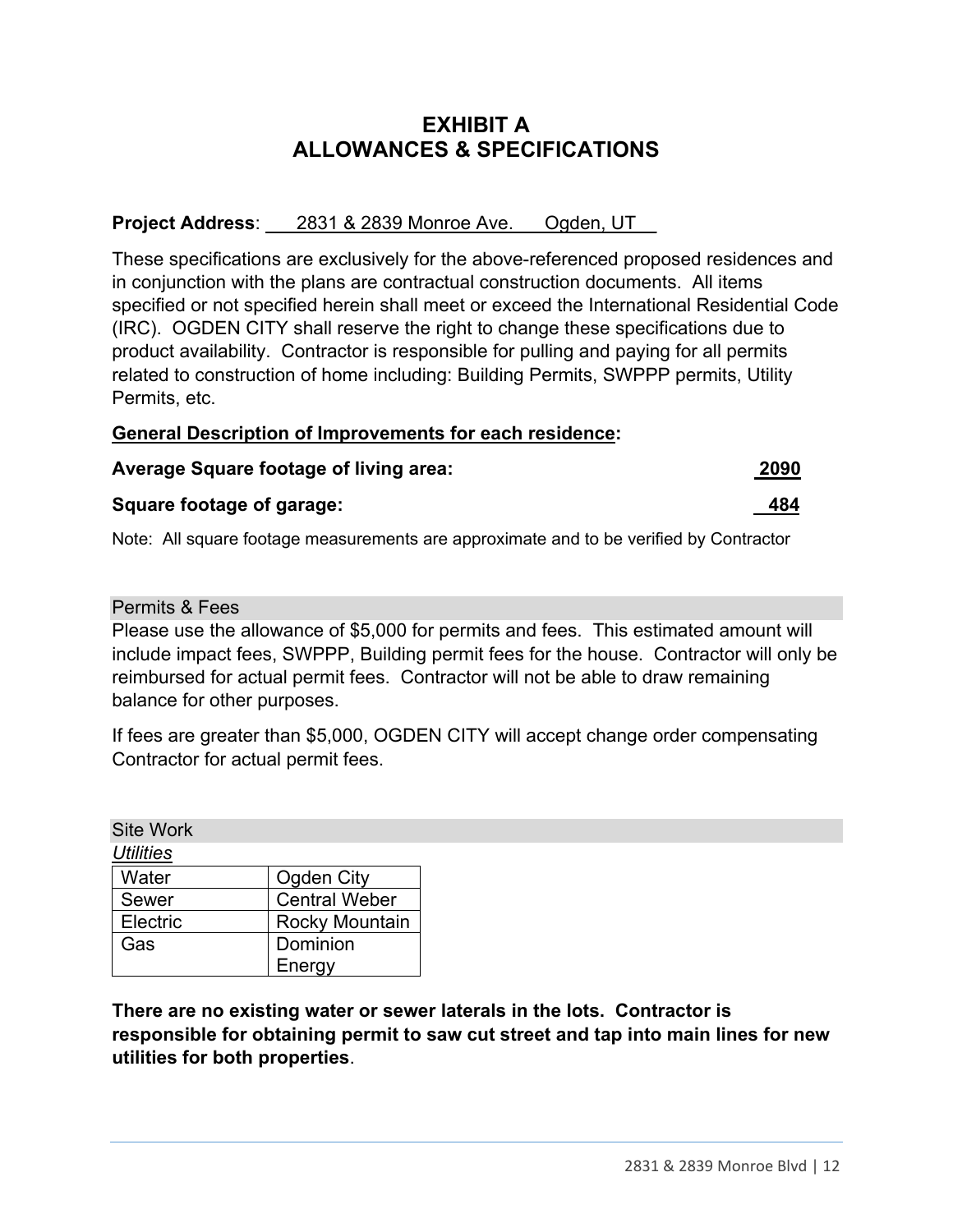Ogden City Engineering requires separate bond for street cuts. Contractor to meet bond requirements. Existing streets may have concrete under asphalt. Contractor should consider this in bid. Contractor is responsible for repairing and replacing any cuts made in city streets curbs, sidewalk etc. that are damaged due to the utility connection.

Please refer to underground utility drawings and plans showing locations of laterals as well as detail on street cut, size of asphalt patch replacement.

Contractor is also responsible for coordinating installation of gas and electric utility connections.

Contractor will provide new drive approaches, curb and gutter (approximately 45 lf.), and replace any damaged city sidewalk if necessary.

Contractor is responsible for repairing and replacing any cuts made in city streets curbs, sidewalk etc. that are damaged during home construction.

Contractor is also responsible for coordinating installation of gas and electric utility connections.

Contractor responsible for clearing and removing all existing trees and plants from both sites. All Root balls from existing trees to be excavated and removed from site.

# *Setback and Grading*

- Setbacks per site plans.
- Grade as required for proper drainage (per site plans).
- *Landscape* –(see landscaping plans) Yards to be completely landscaped (see landscaping plans).
- Fully automated sprinkler systems with 100% coverage
- Cement curbing included in both front yard flowerbeds (approx. 30 linear feet for each property).

# **Crawlspace**

• Build per plans. Install 6 mil vapor barrier material or better covered with gravel at minimum depth of 4". Provide crawlspace vents as required.

# *Fencing*

• Install fencing per attached landscaping and fencing plans.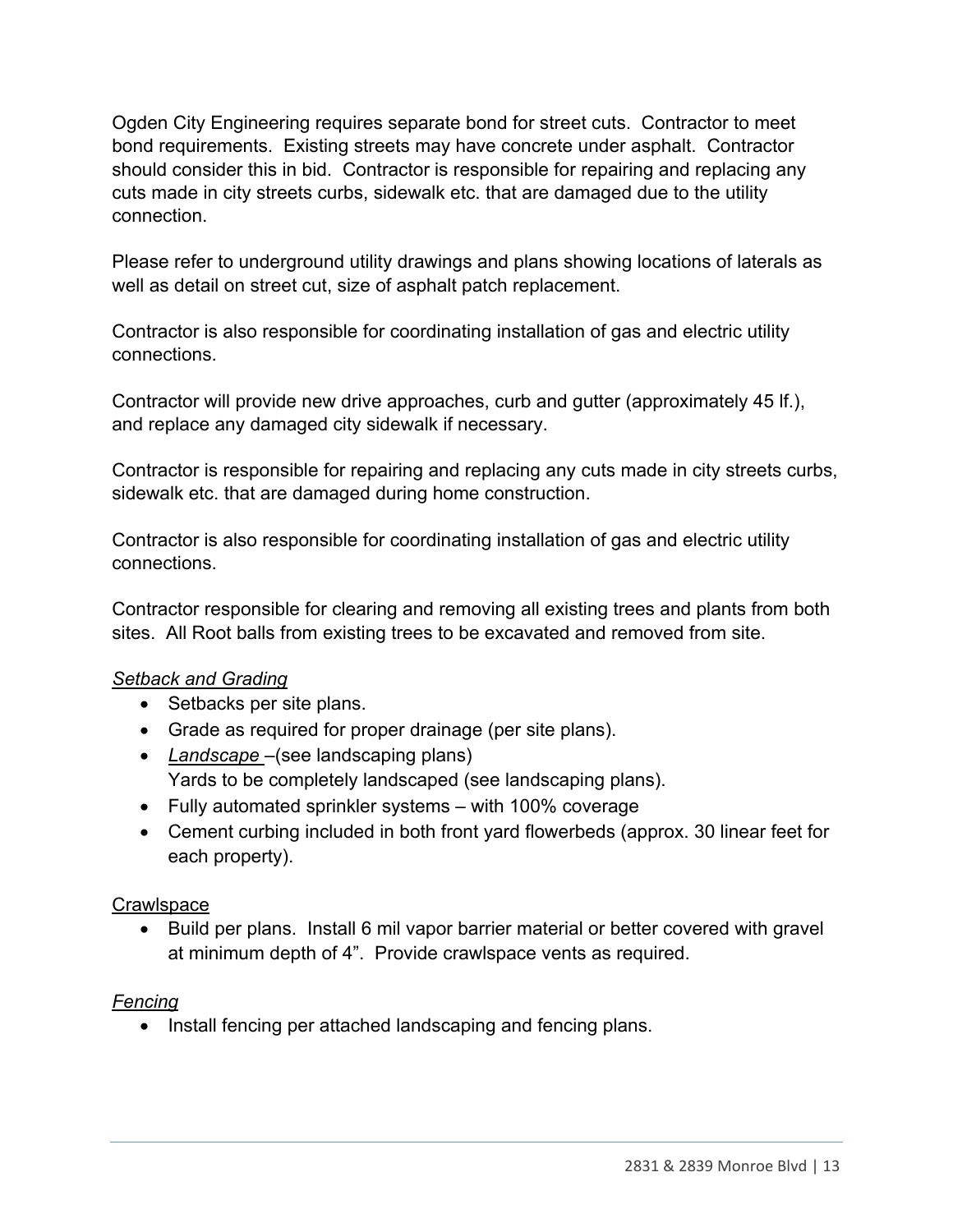# **Framing**

## *Exterior and Interior Walls*

- Constructed per plan
- Lap Siding to be 8" LP Smart Side over 15# felt or comparable material.
- Any shake style siding to be LP Straight Smart Siding



Straight

- Exterior trim work to be "LP -Smart Siding".
- Siding and trim paint colors to be selected and approved by OGDEN CITY CED prior to construction.
- Stone portion of columns to be Harristone type or comparable (colors selected by OGDEN CITY prior to construction).

#### *Rafter and Floor Joists*

Constructed per plans. Use elevation view 'B'.

#### Porches

Front Porch: Concrete cap per plan with concrete sealer. Wrought Iron Railing



• Back Porch: Wood framed platform and stair stringers completely covered in Trex decking materials or comparable product. Vinyl railing if required by code.

#### *Cornice*

• Constructed per plan

## *Windows*

Vinyl-framed, double pane with Low-E glass, sized per plan.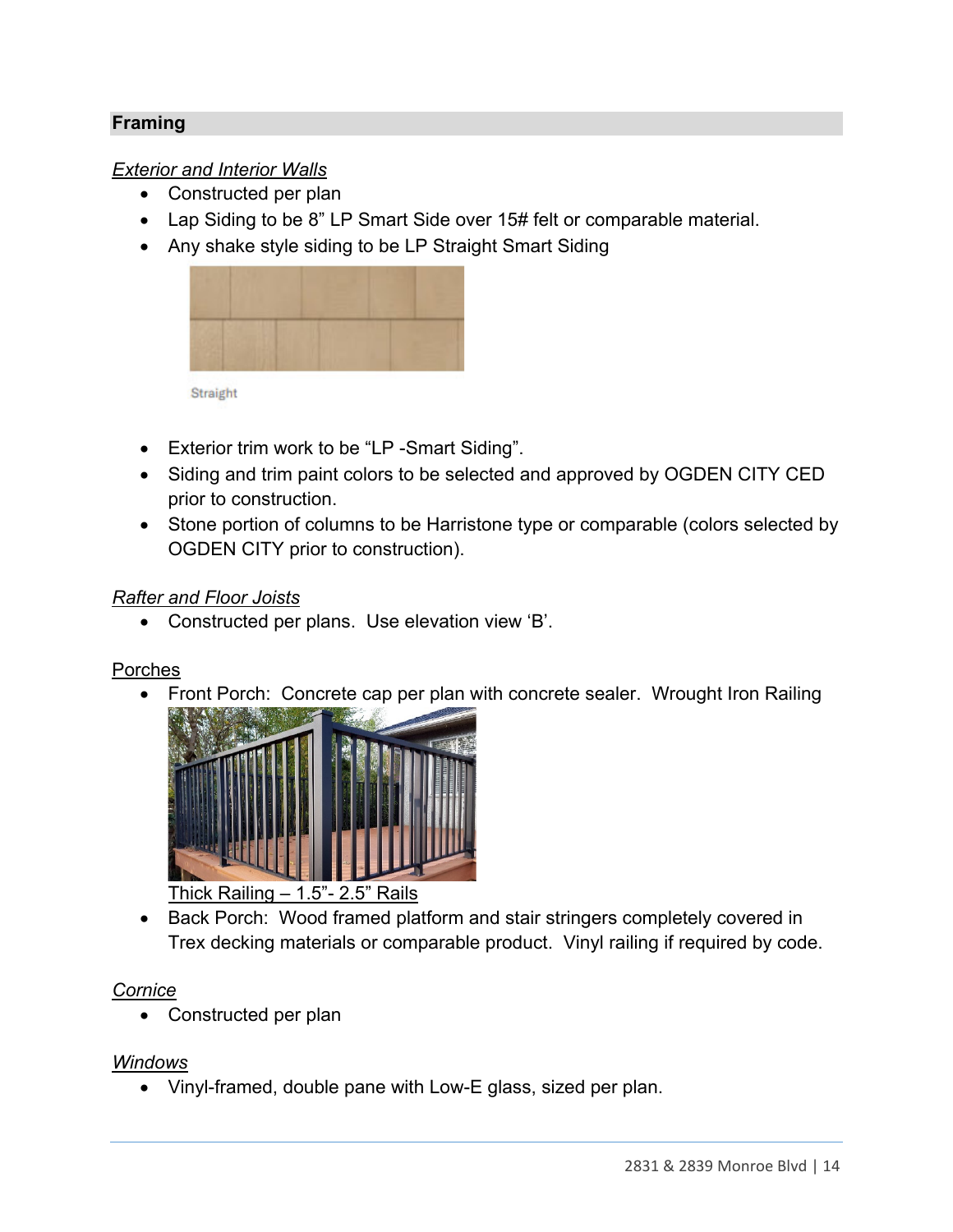- Frame Color Almond (to be verified by Ogden city prior to ordering windows)
- $\bullet$   $\frac{1}{2}$  screens throughout (except for fixed glass windows).
- Garage will not have any windows

## Blinds

Located in all windows (except bathroom windows).

| $^{\mathsf{T}}$ vpe: | Levelor (or Comparable) |
|----------------------|-------------------------|
| Style:               | 2" Faux Wood (PVC)      |
| Color:               | White                   |

## *Exterior Doors*

- Front entrance doors -- 3'0"x 6'8" Fiberglass Therma Tru entry door- model #CCA260-SDL with 4 dentil block shelf. Verify with Ogden City at time of ordering.
- Back entry door per plan -- 3'0"x 6'8" Steel-two panel per spec sheet with half-light and blinds inside of glass.
- All exterior doors to come pre-hung with factory weather strip and threshold.

# *Insulation*

- $\bullet$  Exterior walls R-19
- R-49 blown in flat ceilings areas where accessible.
- Polycel foam all windows, corners, plumbing or electrical penetrations. (per 2006 IRC)

# *Roofing*

- Shingles --- Architectural/Dimensional shingle.
- Warranty --- 30 year Manufacturers Warranty.
- Color --- Weathered Wood

# Soffit & Fascia

- Aluminum type materials. Use ventilated soffit at all eaves per code. Almond color- verify with Ogden City at time of ordering.
- Install aluminum gutters and downspouts on all drainage eaves.

# *Energy Requirements*

Builder to follow prescriptive requirements from 2006 IEC, described in table below (5 and 4 Marine):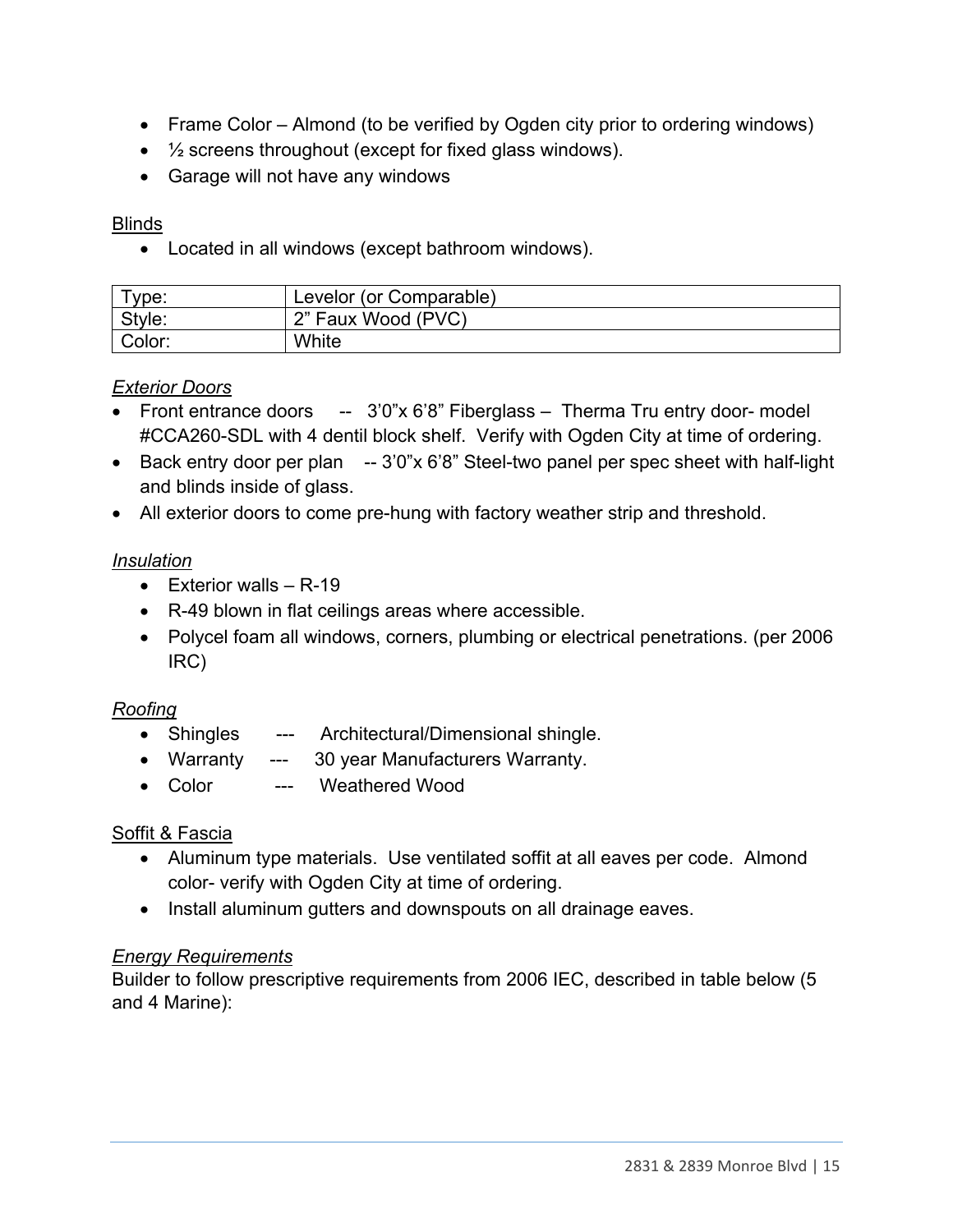

| Table 402.1.1                                                      |  |
|--------------------------------------------------------------------|--|
| Insulation and Fenestration Requirements by Component <sup>a</sup> |  |

| <b>CLIMATE</b><br><b>ZONE</b> | <b>FENESTRATION</b><br>U-FACTOR <sup>b</sup> | <b>SKYLIGHT</b> <sup>b</sup><br><b>U-FACTOR</b> | <b>GLAZED</b><br><b>FENESTRATION</b> b,e<br><b>SHGC</b> | <b>CEILING</b><br><b>R-VALUE</b> | <b>WOOD</b><br><b>FRAME WALL</b><br><b>R-VALUE</b> | <b>MASS</b><br><b>WALL</b><br><b>R-VALUE</b> | <b>FLOOR</b><br>R-<br><b>VALUE</b> | <b>BASEMENT</b> <sup>c</sup><br><b>WALL</b><br><b>R-VALUE</b> | SLAB <sup>d</sup><br><b>R-VALUE</b><br>& DEPTH | <b>CRAWL</b><br><b>SPACE<sup>c</sup></b><br><b>WALL</b><br><b>R-VALUE</b> |
|-------------------------------|----------------------------------------------|-------------------------------------------------|---------------------------------------------------------|----------------------------------|----------------------------------------------------|----------------------------------------------|------------------------------------|---------------------------------------------------------------|------------------------------------------------|---------------------------------------------------------------------------|
|                               | 1.20                                         | 0.75                                            | 0.30                                                    | 30                               | 13                                                 | 3/4                                          | 13                                 |                                                               |                                                | 0                                                                         |
| 2                             | 0.65                                         | 0.75                                            | 0.30                                                    | 30                               | 13                                                 | 4/6                                          | 13                                 |                                                               |                                                | 0                                                                         |
| 3                             | 0.50 <sup>1</sup>                            | 0.65                                            | 0.30                                                    | 30                               | 13                                                 | 5/8                                          | 19                                 | $5/13$ <sup>t</sup>                                           | 0                                              | 5/13                                                                      |
| 4 except<br><b>Marine</b>     | 0.35                                         | 0.60                                            | <b>NR</b>                                               | 38                               | 13                                                 | 5/10                                         | 19                                 | 10/13                                                         | 10.2ft                                         | 10/13                                                                     |
| 5 and<br>Marine 4             | 0.35                                         | 0.60                                            | <b>NR</b>                                               | 38                               | 20 or 13+5 <sup>h</sup>                            | 13/17                                        | 30 <sup>9</sup>                    | 10/13                                                         | $10.2$ ft                                      | 10/13                                                                     |
| 6                             | 0.35                                         | 0.60                                            | <b>NR</b>                                               | 49                               | 19 or $13+5^h$                                     | 15/19                                        | 30 <sup>9</sup>                    | 15/19                                                         | 10.4 $ft$                                      | 10/13                                                                     |
| and 8                         | 0.35                                         | 0.60                                            | <b>NR</b>                                               | 49                               | 21                                                 | 19/21                                        | 38 <sup>g</sup>                    | 15/19                                                         | 10, 4 ft                                       | 10/13                                                                     |

<sup>a</sup> R-values are minimums, *U*-factors and SHGC are maximums, R-19 batts compressed into a nominal 2 x 6 framing cavity such that the R-value is reduced by R-1 or more shall<br>be marked with the compressed batt R-value in

and the interior of the home or R-13 cavity insulation at the interior of the basement wall.<br>
4. R-5 shall be added to the required slab edge R-values for heated slabs. Insulation depth shall be the depth of the footing or heated slabs.

\*-There are no SHGC requirements in the Marine Zone.<br>\*-There are no SHGC requirements in the Marine Zone.<br>\*-Basement wall insulation is not required in warm-humid locations as defined by Figure 301.1 and Table 301.1.

Provided in the framing cavity, R-19 minimum.<br>
<sup>B</sup> Or insulation sufficient to fill the framing cavity, R-19 minimum.<br>
h "13+5" means R-13 cavity insulation plus R-5 insulated sheathing. If structural sheathing covers 25

For impact rated fenestration complying with Section R301.2.1.2 of the IRC or Section 1608.1.2 of the IBC, maximum U-factor shall be 0.75 in Zone 2 and 0.65 in Zone 3.

#### **Millwork**

*Cabinets* - Please provide a bid for a painted wood cabinet with a Shaker style door (see photo). Cabinets will have the following specs:



| Kitchen     | 36" Base | 36" uppers w/ crown               |
|-------------|----------|-----------------------------------|
|             |          | molding.                          |
| Master Bath | 36" Base | 30" uppers (if req'd per<br>plan, |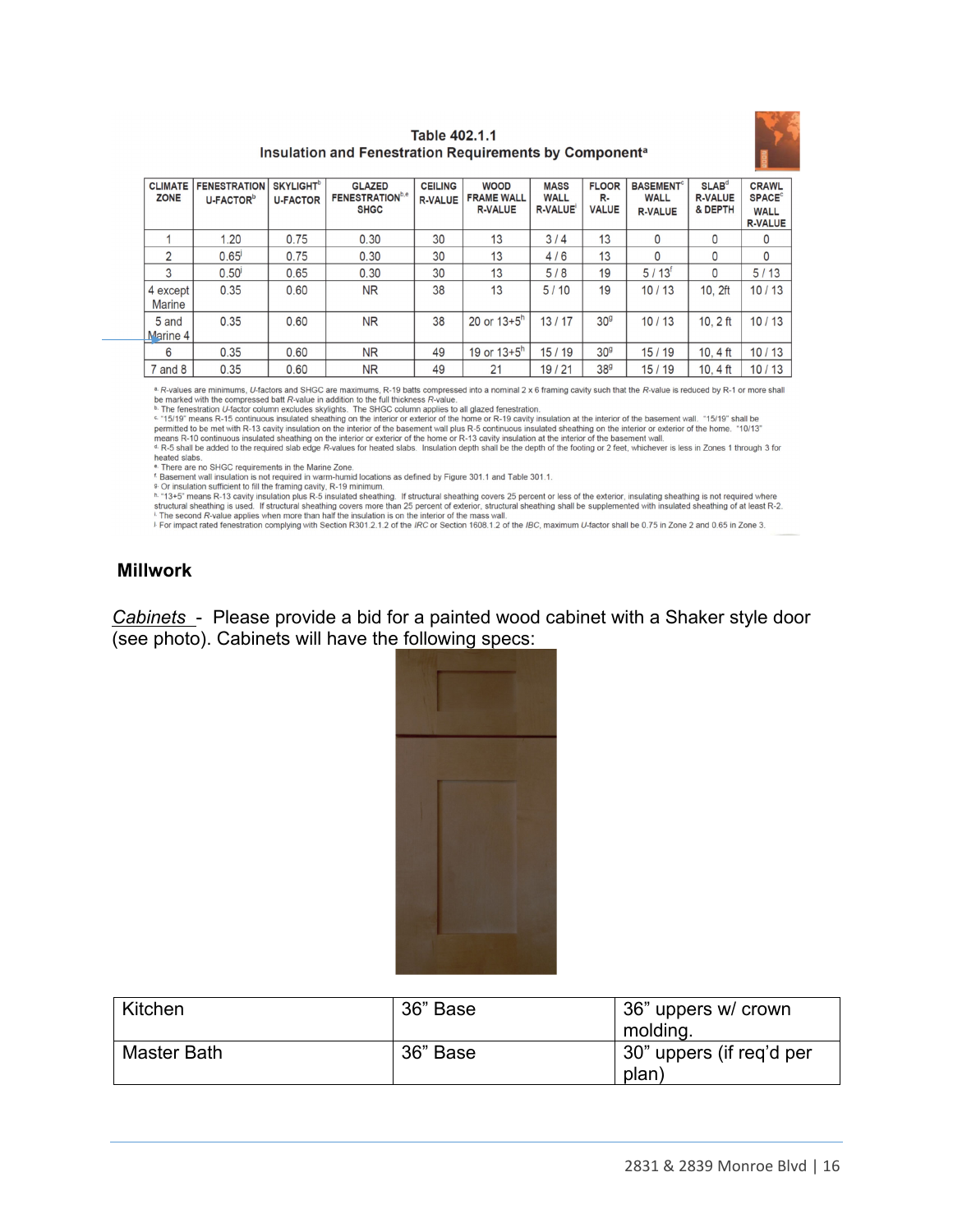| <b>Secondary Bath</b> | 48" Base                 | 30" uppers (if req'd per |
|-----------------------|--------------------------|--------------------------|
|                       |                          | plan)                    |
| Utility / Linen       | per plan only            |                          |
| <b>All Cabinets</b>   | Pre-finished w/ picture  | Colors selected by and   |
|                       | frame doors              | approved by OGDEN        |
|                       |                          | <b>CITY</b>              |
| Hardware              | Knobs, pulls, and hinges | Satin                    |

#### *Interior Doors and Trim*

| <b>Interior Doors</b> | 6'8" Hollow core 2 panel. Sized per plan.             |
|-----------------------|-------------------------------------------------------|
| Door Casing           | 3 1/4" MDF Square edge                                |
| <b>Window Trim</b>    | 3 1/4" MDF casing with window sill in Living, Dining, |
|                       | and Kitchen                                           |
|                       | All other windows are MDF sill only, no casing.       |
| <b>Base Trim</b>      | 4 1/4" MDF Square edge                                |
| <b>Stair Wall</b>     | N/A                                                   |
| Shelving              | <b>Particle Board</b>                                 |
| <b>Closet Rods</b>    | Alloy                                                 |
| Wainscott             | None                                                  |



# **HVAC**

#### *Equipment*

- Energy Star rated equipment (HVAC)
- 90% efficient furnace or better, located in attic with filter change access in ceiling return air grill.
- $\bullet$  AC
- Digital Thermostat
- Sizing, location, installation of unit, furnace, and registers as per load calculation and engineered HVAC design criteria – Must be able to provide required Manual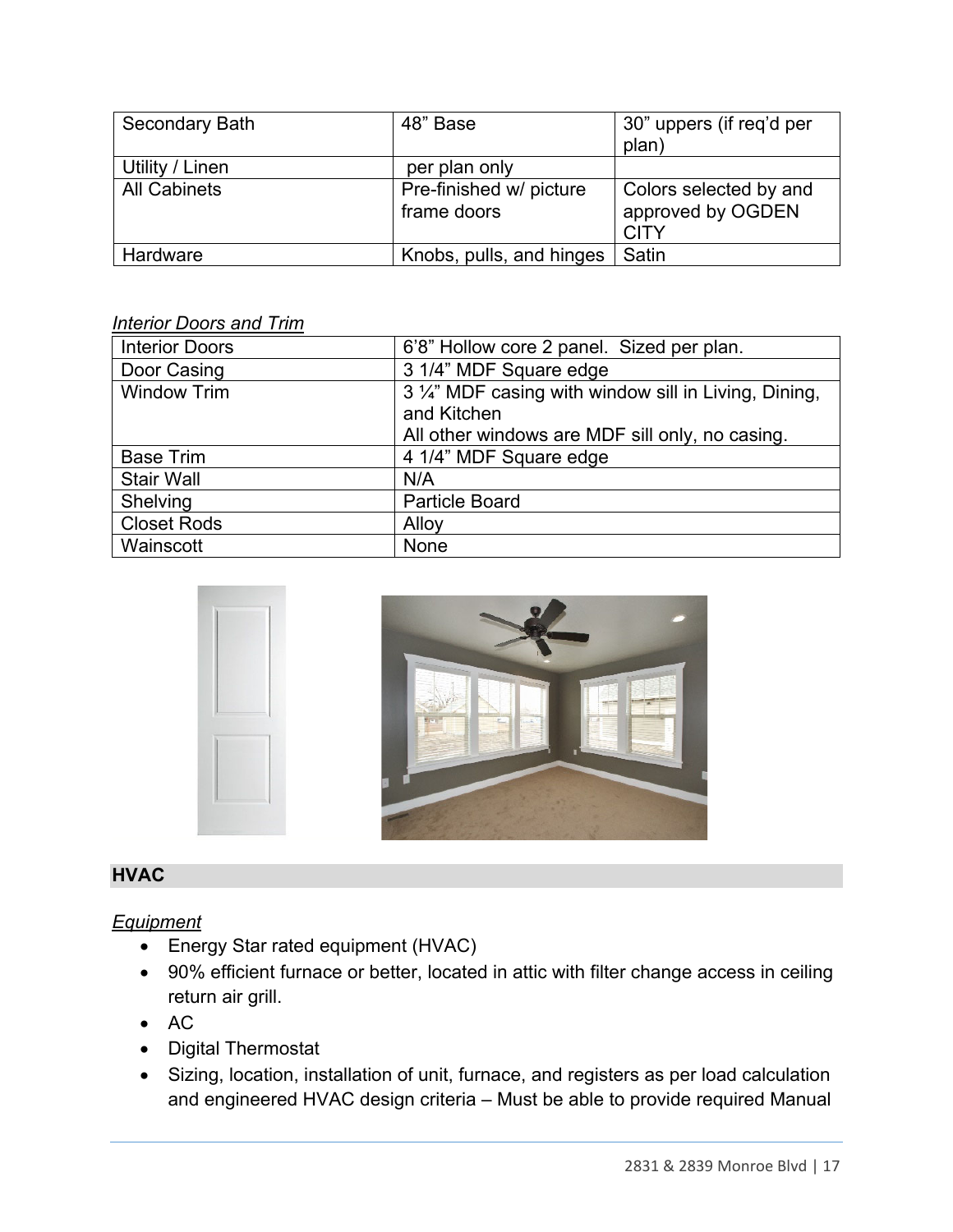J & D to pull building permit. All Manual J & D design fees required for permit must be included in bid.

# **Plumbing**

## *Piping*

- Waste and vent piping to be schedule 40 PVC.
- Includes (2) standard freeze less hose bibs.
- Sewer line to be schedule 30 J.M. sewer pipe.
- Water Heater to be gas (1) 40 gallon.
- Washer connections to be in catch-a-drip box.
- Interior piping to be Rehau Everloc system, or equal.
- Washer Fiberglass Pan w/ Trap & Drain.
- Water line for refrigerator ice maker.

| וטוטט טטומאו ו<br><b>OULILLE</b> |                                                        |
|----------------------------------|--------------------------------------------------------|
| <b>Kitchen Sink</b>              | 8" deep stainless steel, double basin.                 |
| <b>Kitchen Faucet</b>            | Moen - Glenshire Stainless One Handle High Arc         |
|                                  | Mo.87731SRS                                            |
| <b>Disposal</b>                  | Insinkerator Badger I disposal 1/3 HP (or comparable)  |
| <b>Master bath Lavatory</b>      | Moen Conway Brushed Nickel One handle High Arc,        |
| Faucets                          | Mo.WS84923SRN                                          |
| <b>Master Bath Shower</b>        | <b>Moen Conway Brushed Nickel</b>                      |
| <b>Master Bath Toilet</b>        | American Standard – white – Elongated. (or comparable) |
| Secondary Bath Lav.              | Moen Conway Brushed Nickel One handle High Arc,        |
| Faucets                          | Mo.WS84923SRN                                          |
| <b>Secondary Bath Tubs</b>       | White porcelain on steel tub                           |
| <b>Secondary Bath</b>            | Moen Conway Brushed Nickel Posi-Temp Tub/Shower        |
| <b>Tub/Shower</b>                | Mo. 82922SRN                                           |
| <b>Secondary Bath Toilet</b>     | American Standard – white – Elongated. (or comparable) |
| <b>Bathroom Sinks</b>            | Oval, - White                                          |

#### *Fixtures- Color - Satin*

#### **Appliances**

|  | <b>Energy Star Appliances - \$1,500 Allowance</b> |
|--|---------------------------------------------------|
|  |                                                   |

| Range       | <sup>∣</sup> 30"Free standing electric Range – Glass Top - Stainless |
|-------------|----------------------------------------------------------------------|
| l Microwave | Built in 2.0 cu ft. over range – Stainless                           |
| Dishwasher  | <b>Built in - Stainless</b>                                          |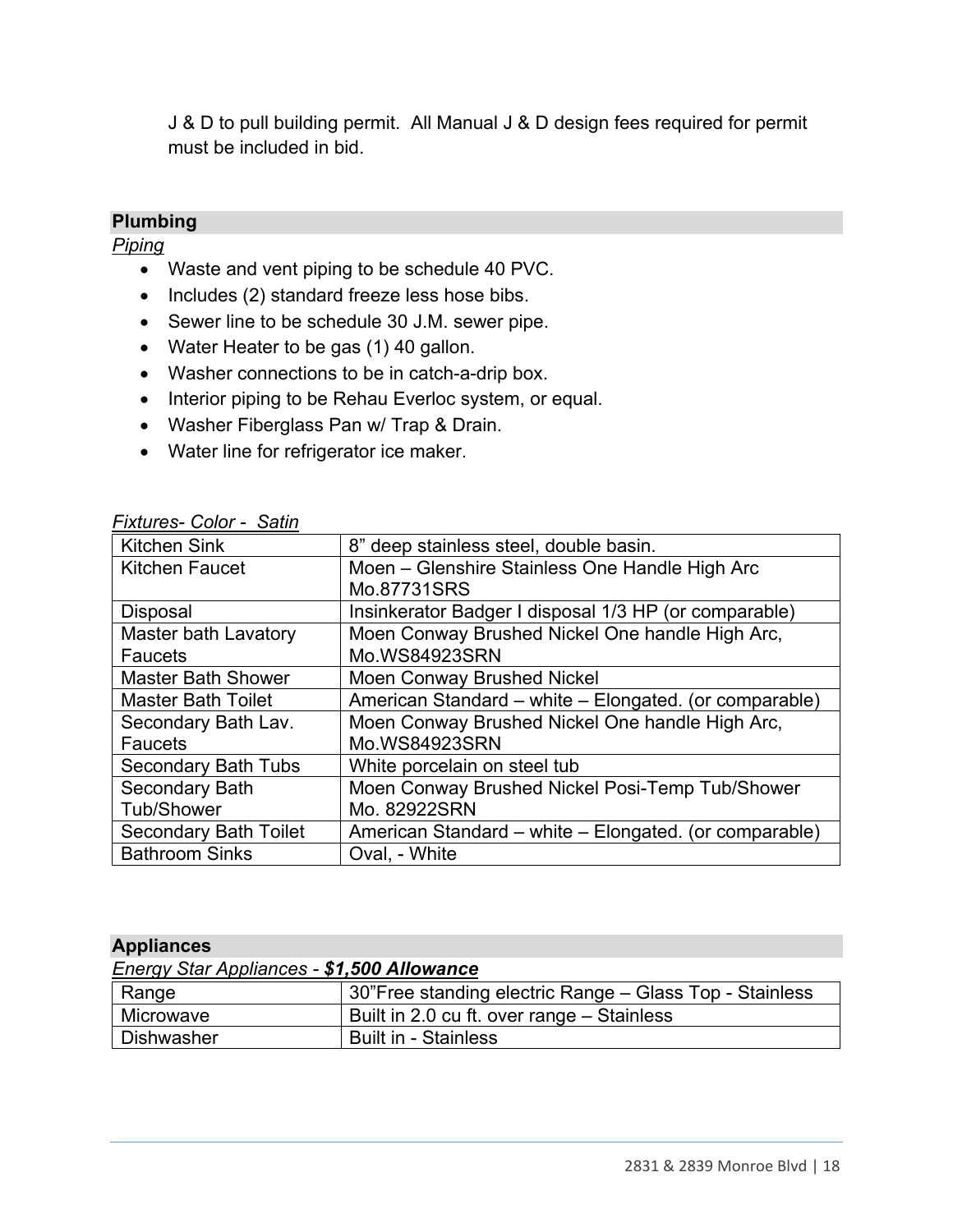## **Electrical**

## *Wiring*

• House and Garage: Wire per plan and National Electrical Code, copper "Romex" type and aluminum feeders.

### *Fixtures*

- Switch Type --- Toggle
- Switch/ Outlet Color --- White
- Ceiling Fans --- Master bedroom- (1) w/ oil rubbed bronze finish and light kit
- Light Fixtures (\$1000 Allowance) --- fixtures selected by Ogden City.
- GFI outlets --- Installed per plan or per National Electrical Code.
- Additional ceiling Fans --- Includes pre-wire and blocking for future fans in secondary bedrooms and living room.

## *Telephone and TV cabling*

| Telephone | (2) Cat-5 (includes pre-wire and trim) Master bedroom<br>and kitchen |
|-----------|----------------------------------------------------------------------|
| I T.V.    | RG-6 (includes pre-wire and trim) Family room and<br>bedrooms.       |

#### **Flooring, Countertops, & Shower Walls**

#### *Countertops & Backsplash*

| Kitchen Tops       | Granite                                        |
|--------------------|------------------------------------------------|
| <b>Vanity Tops</b> | Formica - Calacatta Marble - Bullnose Edge     |
| Utility Tops       | Formica – Calacatta Marble – Bullnose Edge     |
| Kitchen Backsplash | <sup>'</sup> 4 inch Formica – Calacatta Marble |

#### *Shower / Tub Walls*

Cultured marble to be used in master and secondary tub/shower walls.

# *Flooring*

- Vinyl flooring with underlayment (Mannington Luxury or comparable)– Installed throughout family, kitchen, dining, bathrooms, Laundry and front entry, color selection to be approved by OGDEN CITY prior to installation
- Shaw Carpet Well Timed (or comparable) color to be approved by OGDEN CITY prior to installation. Pad 3/8" rebond pad. Installed in all bedrooms, family room.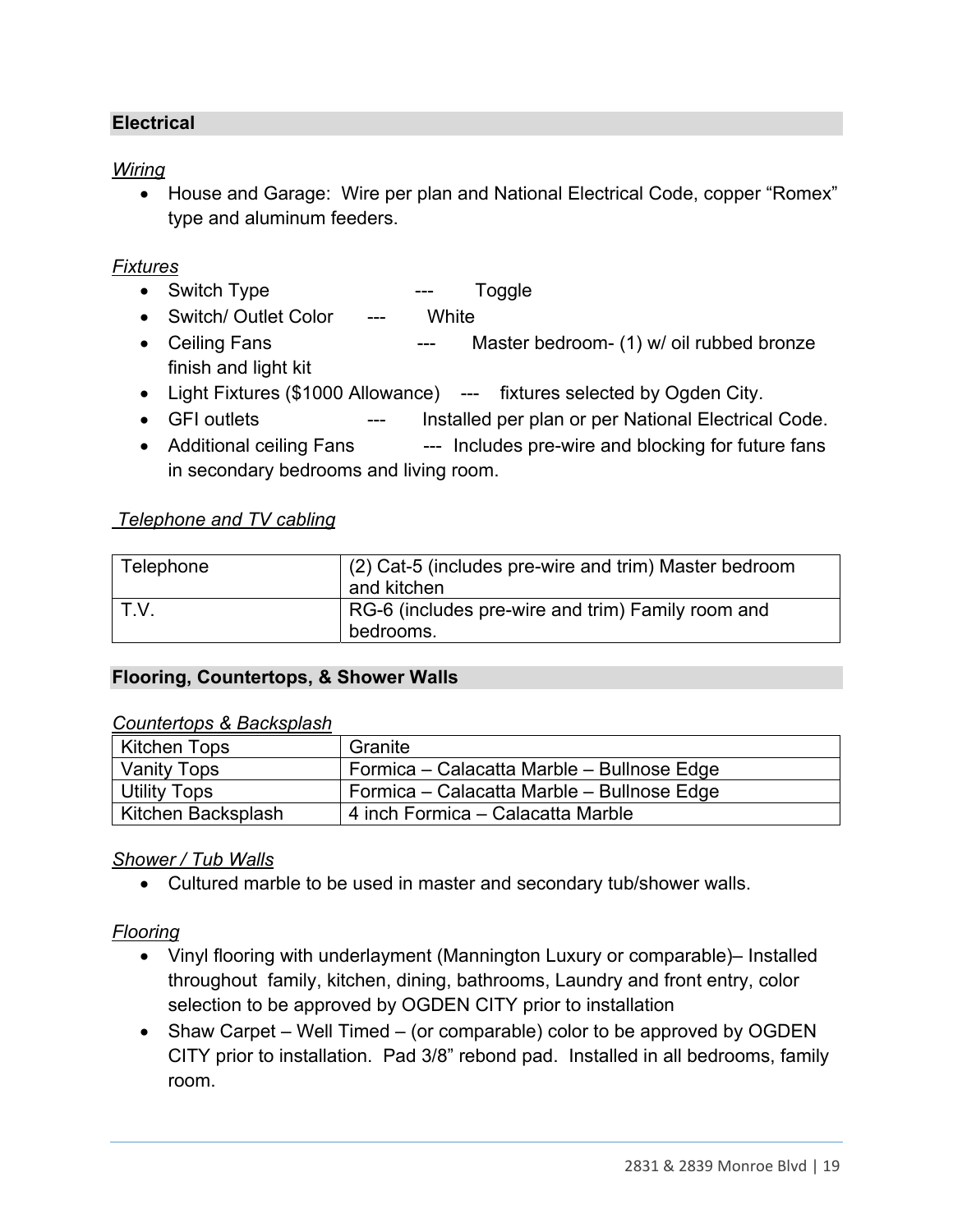# **Painting & Drywall**

## *Exterior*

- All trim to be caulked as necessary and painted to final finish.
- Two tone paint. Colors to be selected and approved before proceeding with painting.

### *Interior*

- All walls to be  $\frac{1}{2}$  gypsum board-taped, floated and final floated. Green board or equal to be used in all tub/shower surrounds. All ceilings to be 1/2" sheetrock, 5/8"where required by code. Eggshell latex wall paint in all finished sheet-rock areas. Color to be selected and approved by OGDEN CITY prior to painting.
- Trim will be caulked & sanded. 2 coats interior enamel paint. Two tone paint scheme throughout. Colors to be selected and approved by OGDEN CITY prior to painting.

#### **Mirrors and Shower Doors**

#### *Mirrors*

Example Bathroom mirrors to be  $\frac{1}{4}$ " plate glass, sized per plan.

#### **Hardware**

#### *Hardware*

| Type:           | Kwikset (or comparable)                                       |
|-----------------|---------------------------------------------------------------|
| Style:          | Halifax - square                                              |
| Color:          | Satin                                                         |
| Hinges:         | $26 D - Satin$                                                |
| Handleset:      | Satin                                                         |
| <b>Bathroom</b> | One towel bar, towel ring, and paper holder per bath to match |
| Accessories:    | plumbing finish. Satin                                        |

#### **Concrete**

• Provide all concrete per code to install driveway, pads, caps, stairs and sidewalks per site plan.

#### **Garage**

- To be built per plan, with in kind materials as home.
- Gable end roof style with architectural shingles. Color to be Weathered wood to match home.
- Siding and trim materials to match home.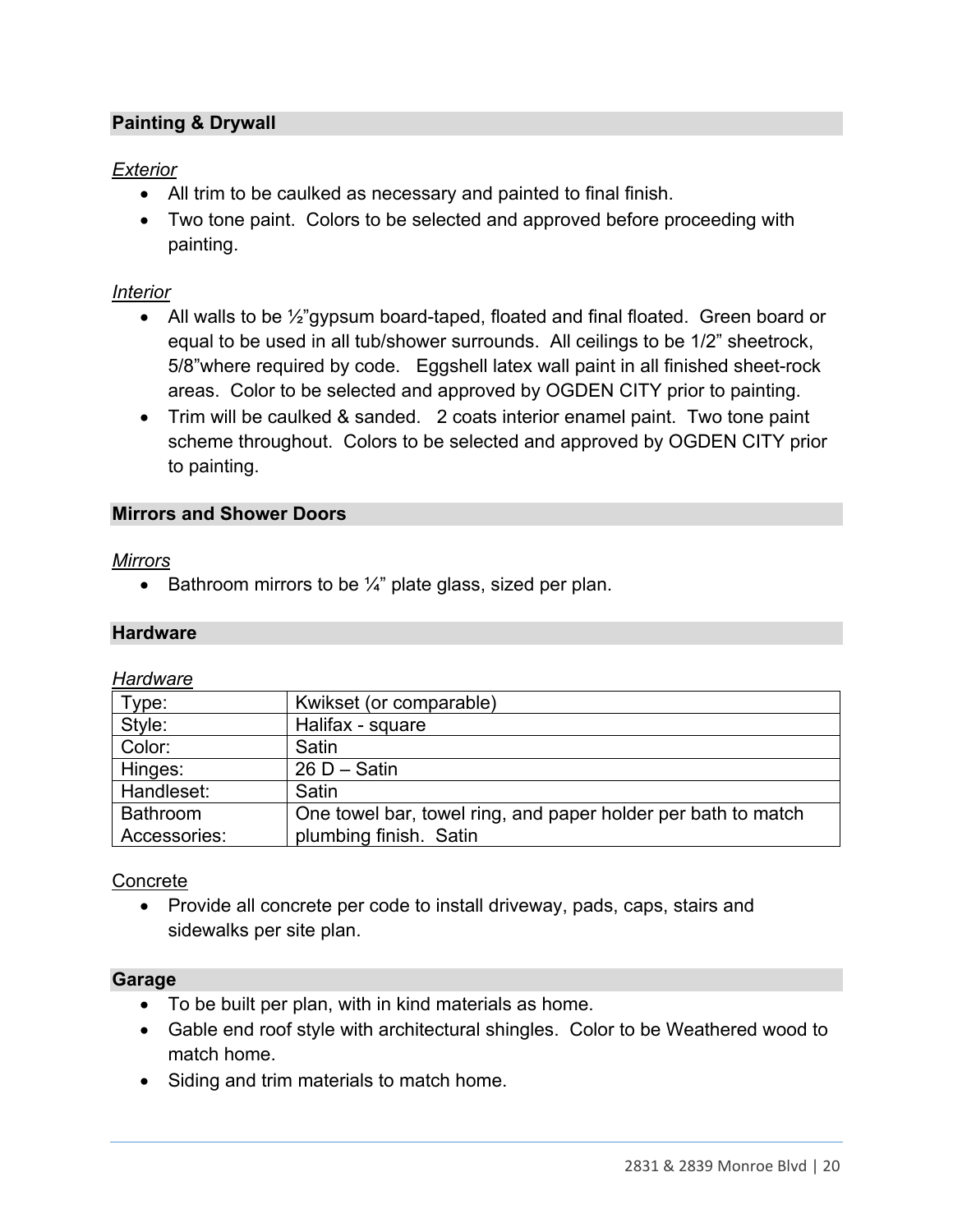- Exterior colors to match home and approved by Ogden City.
- Electrical to include GFI circuits, lighting, and overhead garage door, per plan.
- No Insulation or sheetrock to be included in garage.

*End of Exhibit*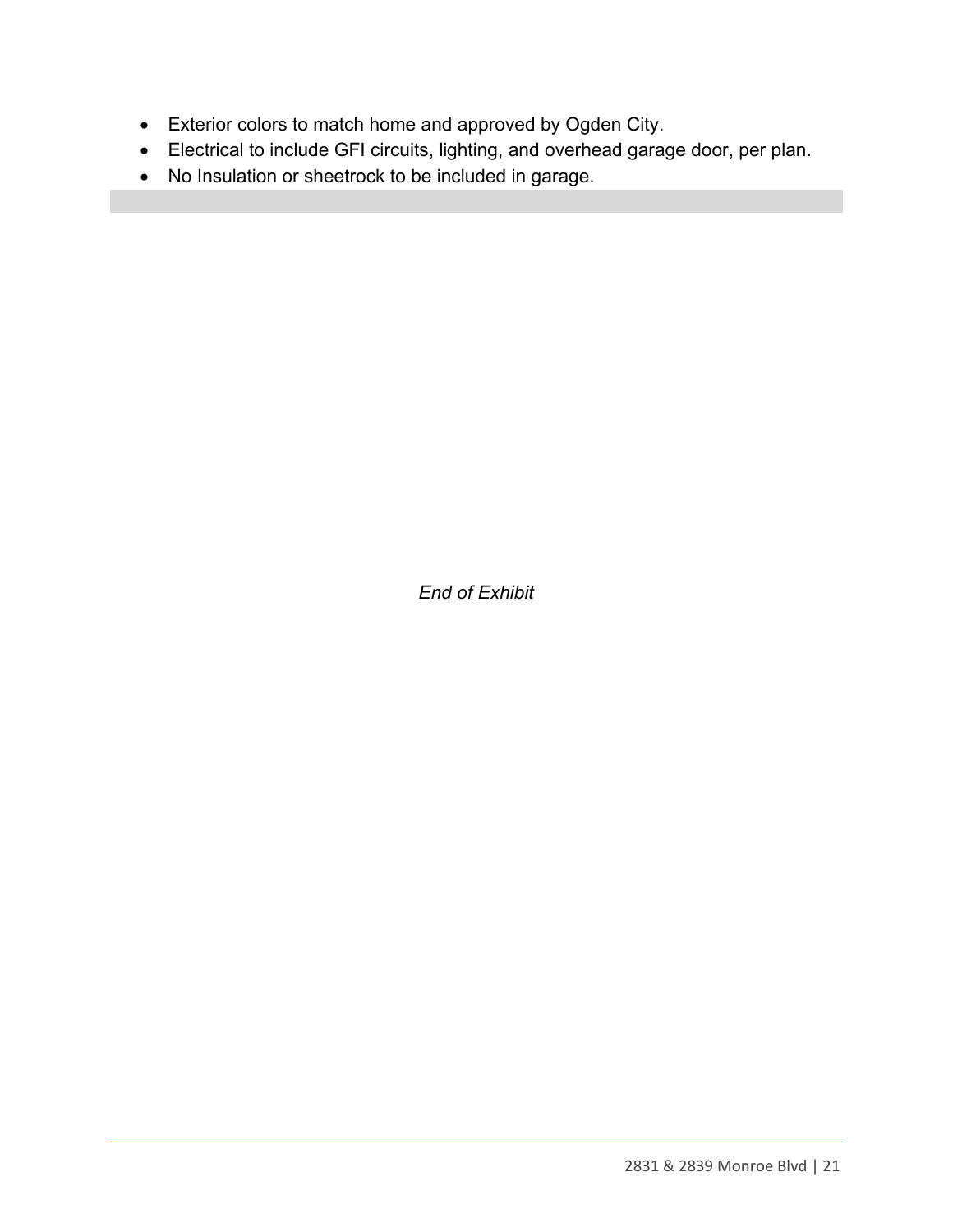# **EXHIBIT B OGDEN CITY CORPORATION CONTRACTOR INFORMATION SHEET**

| Α. |                                                                                    |         | Business name: _________________________________Year Est. _____________     |  |  |  |
|----|------------------------------------------------------------------------------------|---------|-----------------------------------------------------------------------------|--|--|--|
|    |                                                                                    |         |                                                                             |  |  |  |
|    |                                                                                    |         |                                                                             |  |  |  |
|    |                                                                                    |         | Business Tel.: ______________ FAX: ____________ Mobile Tel.: ______________ |  |  |  |
|    |                                                                                    |         | Federal I.D. # $\overline{\phantom{a}}$                                     |  |  |  |
|    | If you do not have a federal I.D. #, please list your Social Security Number:      |         |                                                                             |  |  |  |
|    |                                                                                    |         |                                                                             |  |  |  |
|    | Attach a completed IRS W9 Form.                                                    |         |                                                                             |  |  |  |
|    | State Contractor License # _________________________;                              |         |                                                                             |  |  |  |
|    | Attach a copy of your current contractor's license.                                |         |                                                                             |  |  |  |
| В. | List at least three (3) recent clients who can attest to the quality of your work: |         |                                                                             |  |  |  |
|    | <b>Name</b>                                                                        | Address | <b>Phone Number</b>                                                         |  |  |  |
|    |                                                                                    |         |                                                                             |  |  |  |
|    |                                                                                    |         |                                                                             |  |  |  |
|    |                                                                                    |         |                                                                             |  |  |  |
| C. | Number of full-time employees:                                                     |         | Number of part-time employees                                               |  |  |  |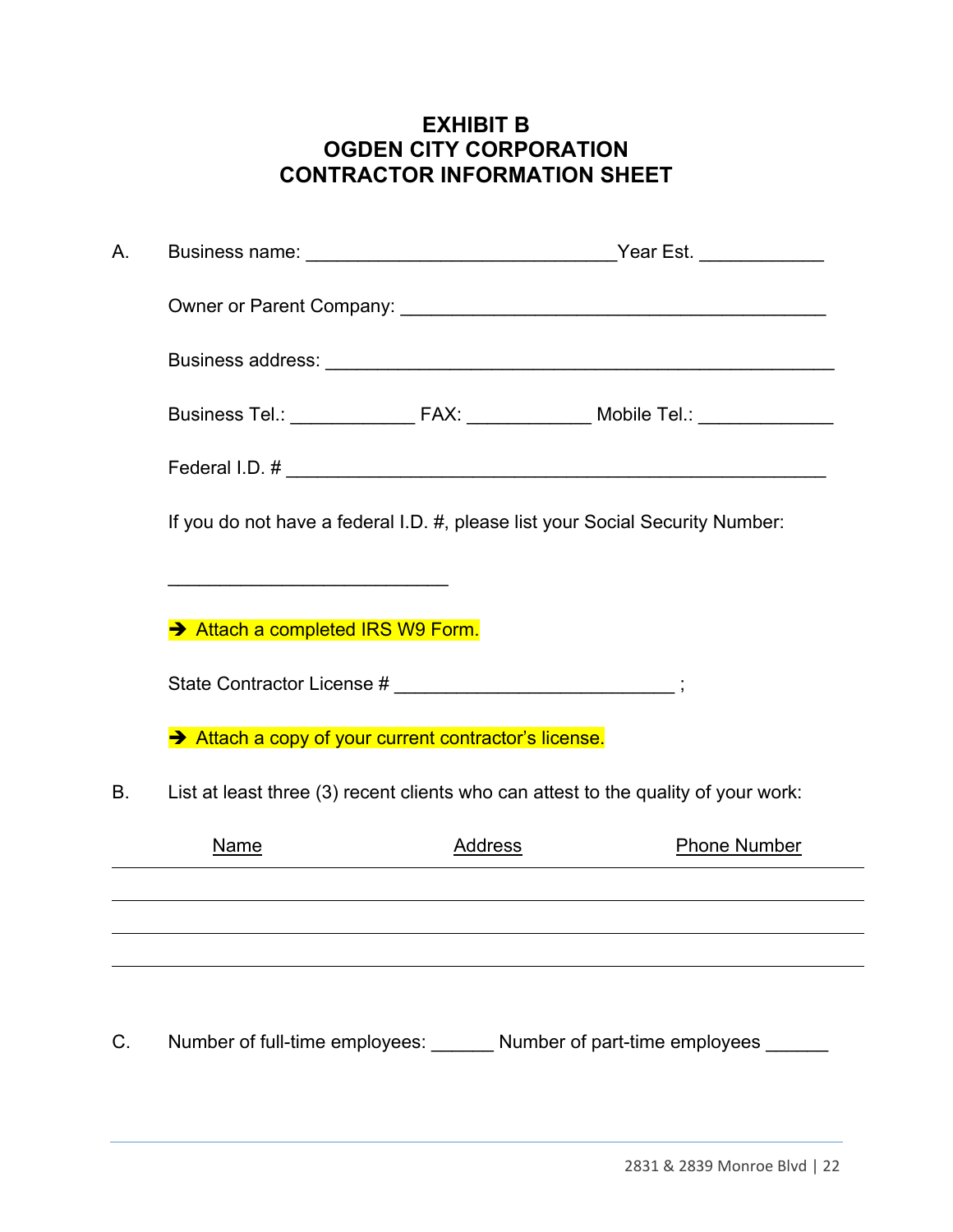F. Who in your organization is authorized to sign legal documents, pick up checks and sign bids:

| Nа | $\overline{\phantom{a}}$<br>. . |
|----|---------------------------------|
|    |                                 |

G. Insurance Coverage – Per City Requirements

Attach a copy of certificate of insurance.

**I certify the above information is true and complete. I authorize Ogden City to verify any information provided in this application.** 

\_\_\_\_\_\_\_\_\_\_\_\_\_\_\_\_\_\_\_\_\_\_\_\_\_\_\_\_\_\_\_\_\_\_\_\_\_\_\_\_

 $\frac{1}{2}$  ,  $\frac{1}{2}$  ,  $\frac{1}{2}$  ,  $\frac{1}{2}$  ,  $\frac{1}{2}$  ,  $\frac{1}{2}$  ,  $\frac{1}{2}$  ,  $\frac{1}{2}$  ,  $\frac{1}{2}$  ,  $\frac{1}{2}$  ,  $\frac{1}{2}$  ,  $\frac{1}{2}$  ,  $\frac{1}{2}$  ,  $\frac{1}{2}$  ,  $\frac{1}{2}$  ,  $\frac{1}{2}$  ,  $\frac{1}{2}$  ,  $\frac{1}{2}$  ,  $\frac{1$ 

 $\overline{\phantom{a}}$  , and the set of the set of the set of the set of the set of the set of the set of the set of the set of the set of the set of the set of the set of the set of the set of the set of the set of the set of the s

Name & Title**:** 

Authorized Signature:

Date: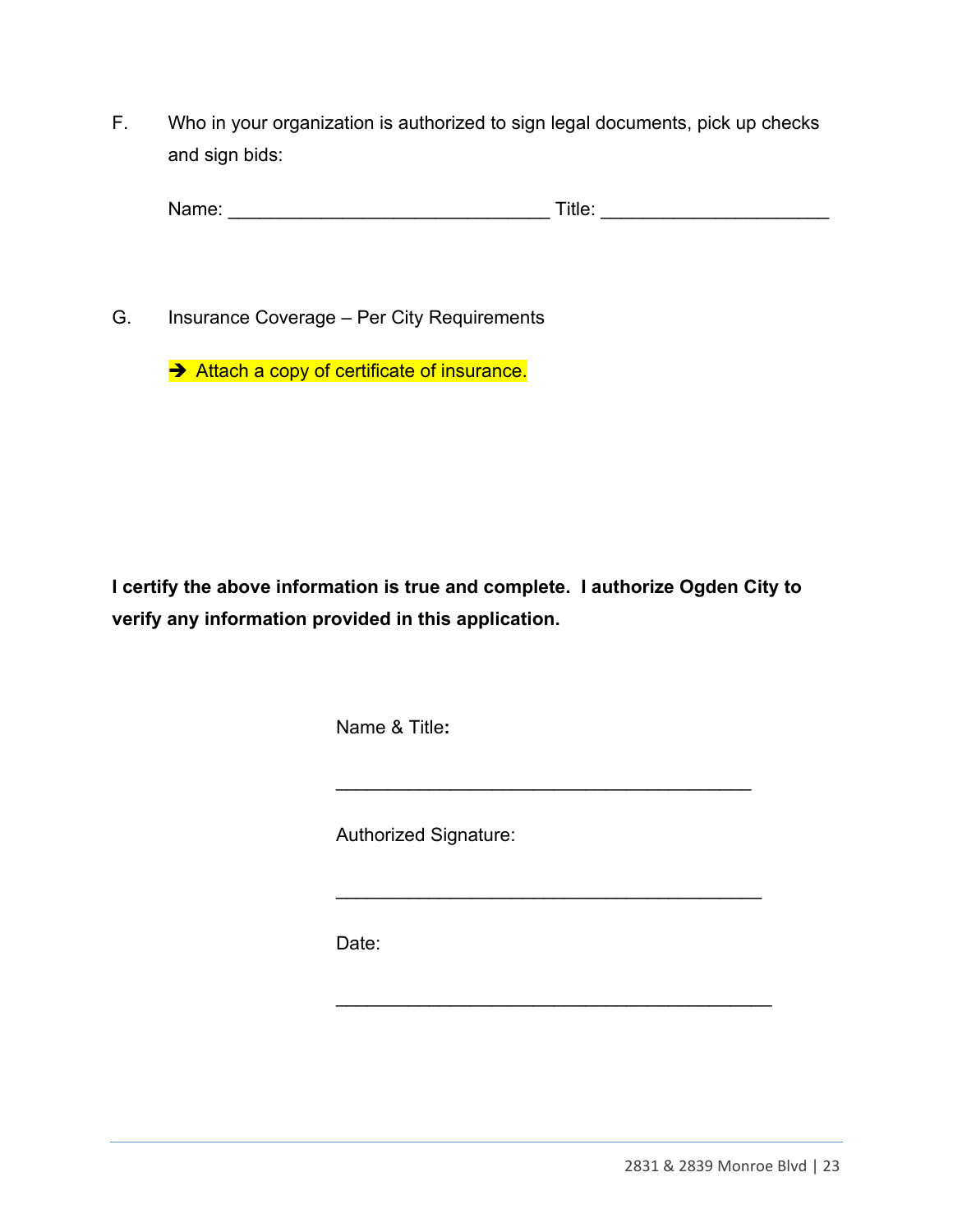# **EXHIBIT C BID FORM**

# **NAME OF BIDDER**\_\_\_\_\_\_\_\_\_\_\_\_\_\_\_\_\_\_\_\_\_\_\_\_\_\_\_\_\_\_\_ **DATE**\_\_\_\_\_\_\_\_\_\_\_\_\_\_\_

The **Project** is defined in the Invitation to Bid as the **Construction of Two (2) Singlefamily Homes at 2831 & 2839 Monroe Blvd, Ogden UT** 

For all the work described in the SOW and shown on drawings & specifications, I/we agree to perform for the total sum below to include 100% Performance Bond, and Material & Payment Bond and other required Insurances.

The undersigned, in compliance with the Invitation to Bid, and having examined the information and specification provided, do hereby propose:

\_\_\_\_\_\_\_\_\_\_\_\_\_\_\_\_\_\_\_\_\_\_\_\_\_\_\_\_\_\_\_\_\_\_\_\_\_\_\_\_\_\_\_\_\_\_\_\_\_\_\_\_\_\_\_\_\_\_\_\_\_Dollars

\$\_\_\_\_\_\_\_\_\_\_\_\_\_\_\_\_\_\_\_\_\_ (Total for 2831 & 2839 Monroe Blvd)

Include with this document:

\_\_\_\_ 5% Bid Bond

This bid shall remain in effect for 45 days after bid-opening.

\_\_\_\_\_\_\_\_\_\_\_\_\_\_\_\_\_\_\_\_\_\_\_\_\_\_\_\_\_\_\_\_\_\_\_\_

\_\_\_\_\_\_\_\_\_\_\_\_\_\_\_\_\_\_\_\_\_\_\_\_\_\_\_\_\_\_\_\_\_\_\_\_

 $\mathcal{L}_\text{max}$  , and the set of the set of the set of the set of the set of the set of the set of the set of the set of the set of the set of the set of the set of the set of the set of the set of the set of the set of the

#### **Respectfully submitted, The Contract Contract Seal (If a corporation)**

Name of Bidder

Address

Authorized Signature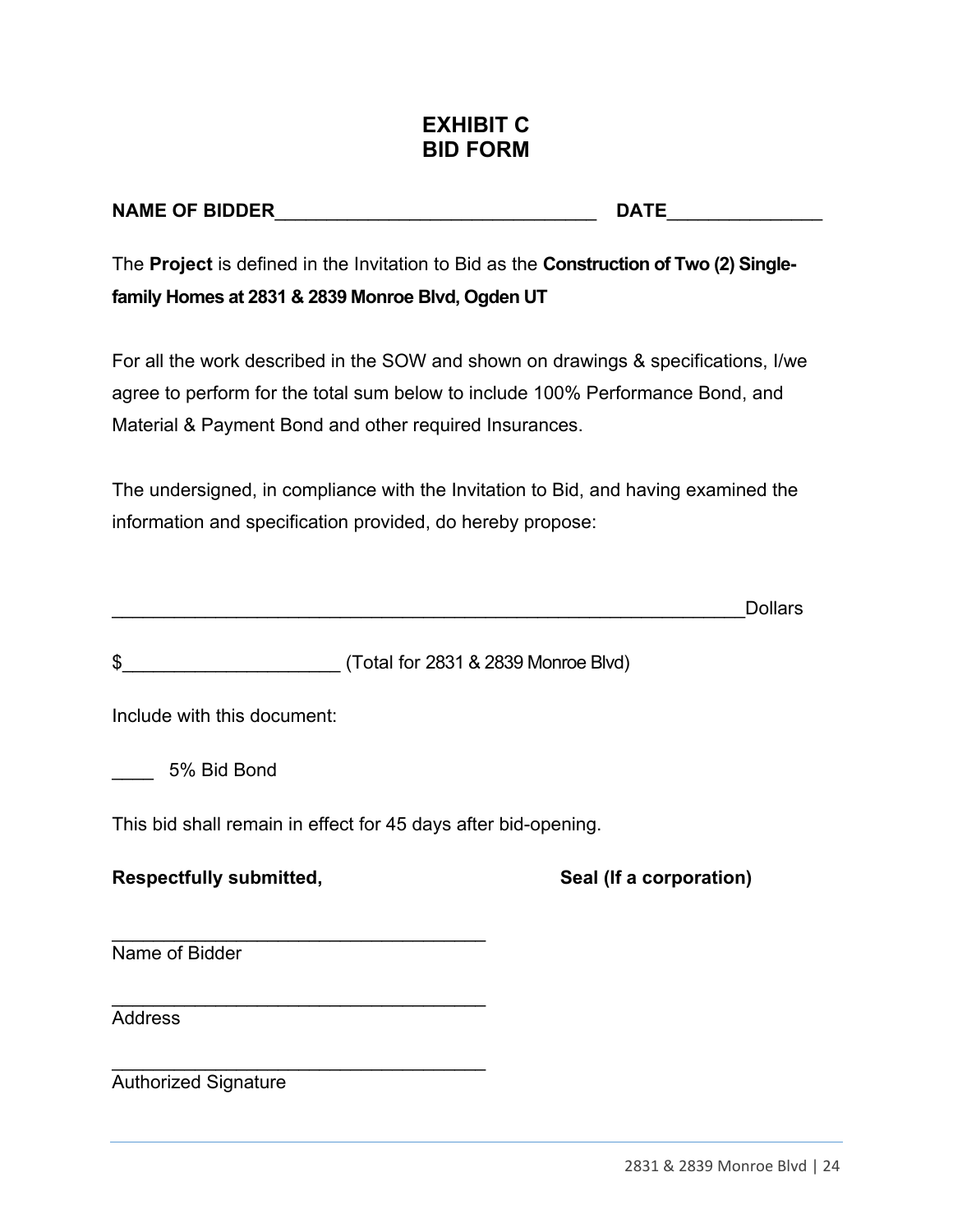#### **2831 Monroe Blvd Ave Cost Breakdown**

| <b>LINE</b>     | DIV.                |                                                     | <b>COST</b> |
|-----------------|---------------------|-----------------------------------------------------|-------------|
| 1               | 1                   | <b>Building Permits</b>                             | 5,000.00    |
| 2               | 1                   | <b>Bond</b>                                         |             |
| 3               | 1                   | <b>Builders Risk Insurance</b>                      |             |
| $\overline{4}$  | $\overline{2}$      | Engineering (Property Survey)                       |             |
| 5               | $\overline{2}$      | Demolition                                          |             |
| 6               | $\overline{2}$      | <b>SWPPP</b>                                        |             |
| $\overline{7}$  | 2                   | <b>Temporary Utilities</b>                          |             |
| 8               | $\mathbf{2}$        | Grading & Excavation                                |             |
| 9               | $\overline{2}$      | <b>Utility Connections</b>                          |             |
| 10              | $\mathbf{2}$        | Gravel, Sand & Road Base                            |             |
| 11              | $\mathbf{2}$        | Other Site Work (specify)                           |             |
| 12              | $\mathbf{2}$        | <b>Footings Concrete</b>                            |             |
| 13              | $\overline{2}$      | <b>Foundations Concrete</b>                         |             |
| 14              | $\overline{2}$      | <b>Steel</b>                                        |             |
| 15              | 2                   | <b>Termite Treatment</b>                            |             |
| $\overline{16}$ | 3                   | Flatwork Concrete - Interior                        |             |
| 17              | 3                   | Flatwork Concrete - Exterior                        |             |
| 18              | 4                   | <b>Framing Materials</b>                            |             |
| 19              | 4                   | Framing Labor                                       |             |
| 20              | 5                   | Windows & Glazing                                   |             |
| 21              | 6                   | <b>Exterior Doors &amp; Hardware</b>                |             |
| 22              | 6                   | Interior Doors & Hardware                           |             |
| $\overline{23}$ |                     |                                                     |             |
| $\overline{24}$ | 6<br>$\overline{7}$ | Garage Door (w/ opener)<br><b>Roofing Materials</b> |             |
|                 |                     |                                                     |             |
| 25              | 7                   | Roofing Labor                                       |             |
| 26              | 8                   | Rain Gutters & Flashing                             |             |
| 27              | 8                   | Siding                                              |             |
| 28              | 9                   | Stucco / Masonary                                   |             |
| 29              | 9                   | Electrical                                          |             |
| 30              | 10                  | <b>Electrical / Light Fixtures</b>                  | 1,000.00    |
| 31              | 10 <sup>1</sup>     | Plumbing                                            |             |
| $\overline{32}$ | 11                  | <b>Plumbing Fixtures</b>                            |             |
| $\overline{33}$ | 12 <sup>2</sup>     | <b>HVAC</b>                                         |             |
| 34              | 13                  | Insulation                                          |             |
| 35              | 14                  | Drywall                                             |             |
| $\overline{36}$ | 15                  | Painting                                            |             |
| 37              | 15                  | <b>Vinyl Flooring</b>                               |             |
| 38              | 15 <sub>1</sub>     | Carpet                                              |             |
| 39              | 16                  | Ceramic Tile / Cultured Marble                      |             |
| 40              | 17                  | <b>Counter Tops</b>                                 |             |
| 41              | 18                  | <b>Cabinets &amp; Vanities</b>                      |             |
| 42              | 19                  | Mirrors & Glasswork                                 |             |
| $\overline{43}$ | 20                  | <b>Appliances</b>                                   | 1,500.00    |
| 44              | 21                  | <b>Finish Material</b>                              |             |
| $\overline{45}$ | 21                  | Finish Labor                                        |             |
| $\overline{46}$ | 22                  | <b>Final Grading</b>                                |             |
| 47              | 23                  | Fencing & Landscaping                               |             |
| 48              | 24                  | <b>Plaster Foundation</b>                           |             |
| 49              | 25                  | Site Clean Up                                       |             |
| 50              | $\overline{2}5$     | <b>Interior Final Cleaning</b>                      |             |
| 51              | 26                  | Miscellaneous                                       |             |
|                 |                     | Subtotal                                            |             |
|                 |                     | <b>Builder's Overhead &amp; Profit</b>              |             |
|                 |                     |                                                     |             |
|                 |                     | <b>Total</b>                                        |             |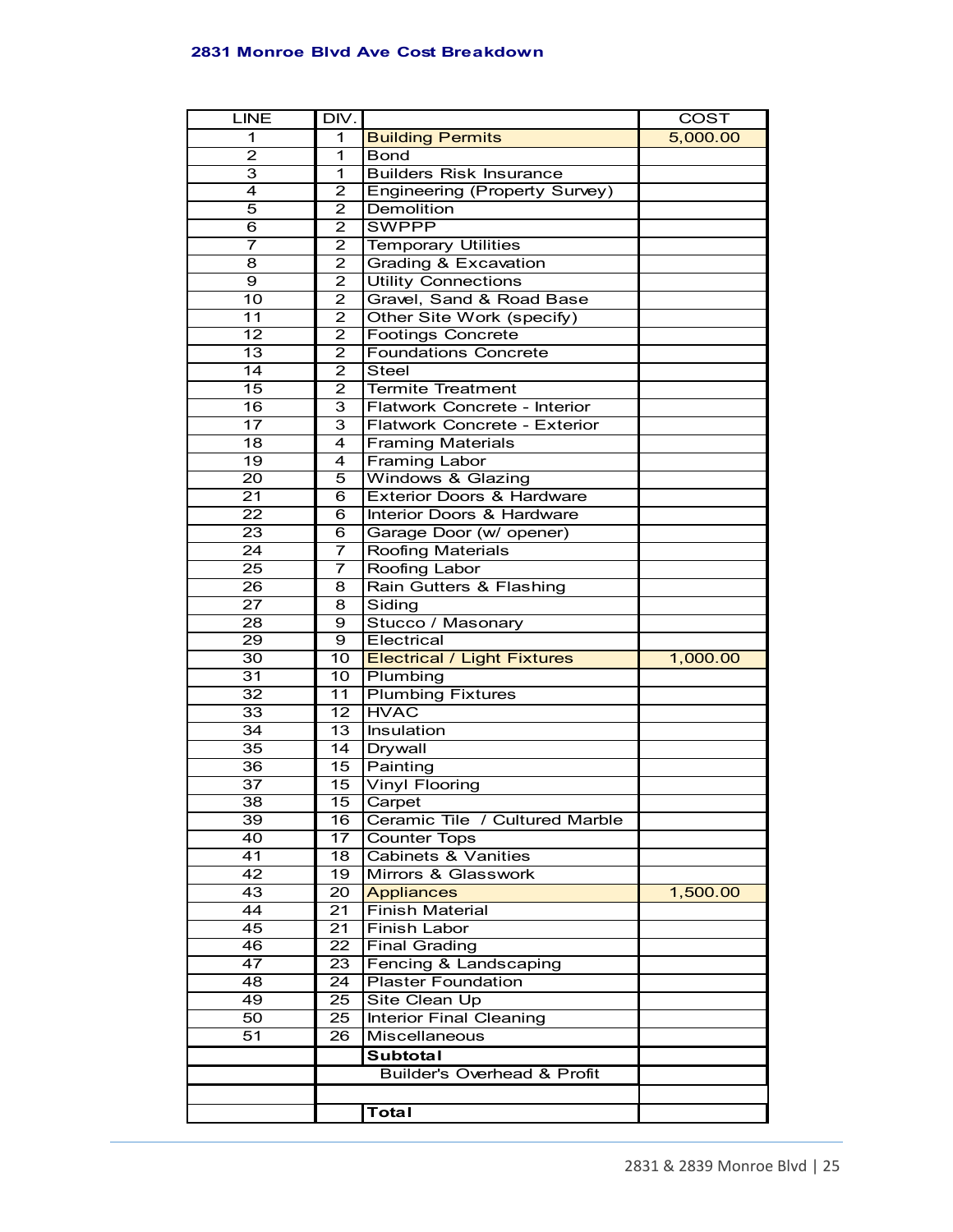#### **2839 Monroe Blvd Ave Cost Breakdown**

| <b>LINE</b>     | DIV.                                       |                                        | COST     |
|-----------------|--------------------------------------------|----------------------------------------|----------|
| 1               | 1                                          | <b>Building Permits</b>                | 5,000.00 |
| $\overline{c}$  | 1                                          | <b>Bond</b>                            |          |
| 3               | 1                                          | <b>Builders Risk Insurance</b>         |          |
| 4               | 2                                          | Engineering (Property Survey)          |          |
| 5               | $\overline{2}$                             | Demolition                             |          |
| 6               | $\overline{2}$                             | <b>SWPPP</b>                           |          |
| 7               | $\overline{\mathbf{c}}$                    | <b>Temporary Utilities</b>             |          |
| 8               | $\overline{2}$                             | Grading & Excavation                   |          |
| 9               | $\overline{2}$                             | <b>Utility Connections</b>             |          |
| 10              | $\overline{2}$                             | Gravel, Sand & Road Base               |          |
| 11              | $\overline{2}$                             | Other Site Work (specify)              |          |
| $\overline{12}$ | $\overline{2}$                             | Footings Concrete                      |          |
| $\overline{13}$ | $\overline{2}$                             | <b>Foundations Concrete</b>            |          |
| $\overline{14}$ | $\overline{2}$                             |                                        |          |
|                 |                                            | <b>Steel</b>                           |          |
| $\overline{15}$ | $\overline{2}$                             | <b>Termite Treatment</b>               |          |
| $\overline{16}$ | $\overline{3}$                             | Flatwork Concrete - Interior           |          |
| 17              | $\overline{3}$                             | Flatwork Concrete - Exterior           |          |
| 18              | 4                                          | <b>Framing Materials</b>               |          |
| 19              | 4                                          | <b>Framing Labor</b>                   |          |
| 20              | 5                                          | Windows & Glazing                      |          |
| 21              | 6                                          | <b>Exterior Doors &amp; Hardware</b>   |          |
| 22              | 6                                          | Interior Doors & Hardware              |          |
| 23              | 6                                          | Garage Door (w/ opener)                |          |
| 24              | 7                                          | <b>Roofing Materials</b>               |          |
| 25              | $\overline{7}$                             | Roofing Labor                          |          |
| 26              | 8                                          | Rain Gutters & Flashing                |          |
| 27              | 8                                          | Siding                                 |          |
| 28              | 9                                          | Stucco / Masonary                      |          |
| 29              | 9                                          | Electrical                             |          |
| 30              | 10                                         | <b>Electrical / Light Fixtures</b>     | 1,000.00 |
| 31              | 10                                         | Plumbing                               |          |
| $\overline{32}$ | 11                                         | <b>Plumbing Fixtures</b>               |          |
| 33              | 12                                         | <b>HVAC</b>                            |          |
| 34              | 13                                         | Insulation                             |          |
| 35              | 14                                         | Drywall                                |          |
| 36              | $\overline{15}$                            | Painting                               |          |
| 37              | 15                                         | <b>Vinyl Flooring</b>                  |          |
| 38              | 15                                         | Carpet                                 |          |
| 39              | 16                                         | Ceramic Tile / Cultured Marble         |          |
| 40              | 17                                         | <b>Counter Tops</b>                    |          |
| 41              | 18                                         | <b>Cabinets &amp; Vanities</b>         |          |
| 42              | 19                                         | Mirrors & Glasswork                    |          |
|                 |                                            | <b>Appliances</b>                      |          |
| 43<br>44        | 20                                         | <b>Finish Material</b>                 | 1,500.00 |
|                 | 21                                         | <b>Finish Labor</b>                    |          |
| 45              | 21                                         |                                        |          |
| 46              | 22                                         | <b>Final Grading</b>                   |          |
| 47              | 23                                         | Fencing & Landscaping                  |          |
| 48              |                                            | <b>Plaster Foundation</b><br>24        |          |
| 49              | 25                                         | Site Clean Up                          |          |
|                 | <b>Interior Final Cleaning</b><br>50<br>25 |                                        |          |
| 51              | 26                                         | Miscellaneous                          |          |
|                 |                                            | <b>Subtotal</b>                        |          |
|                 |                                            | <b>Builder's Overhead &amp; Profit</b> |          |
|                 |                                            |                                        |          |
|                 |                                            | <b>Total</b>                           |          |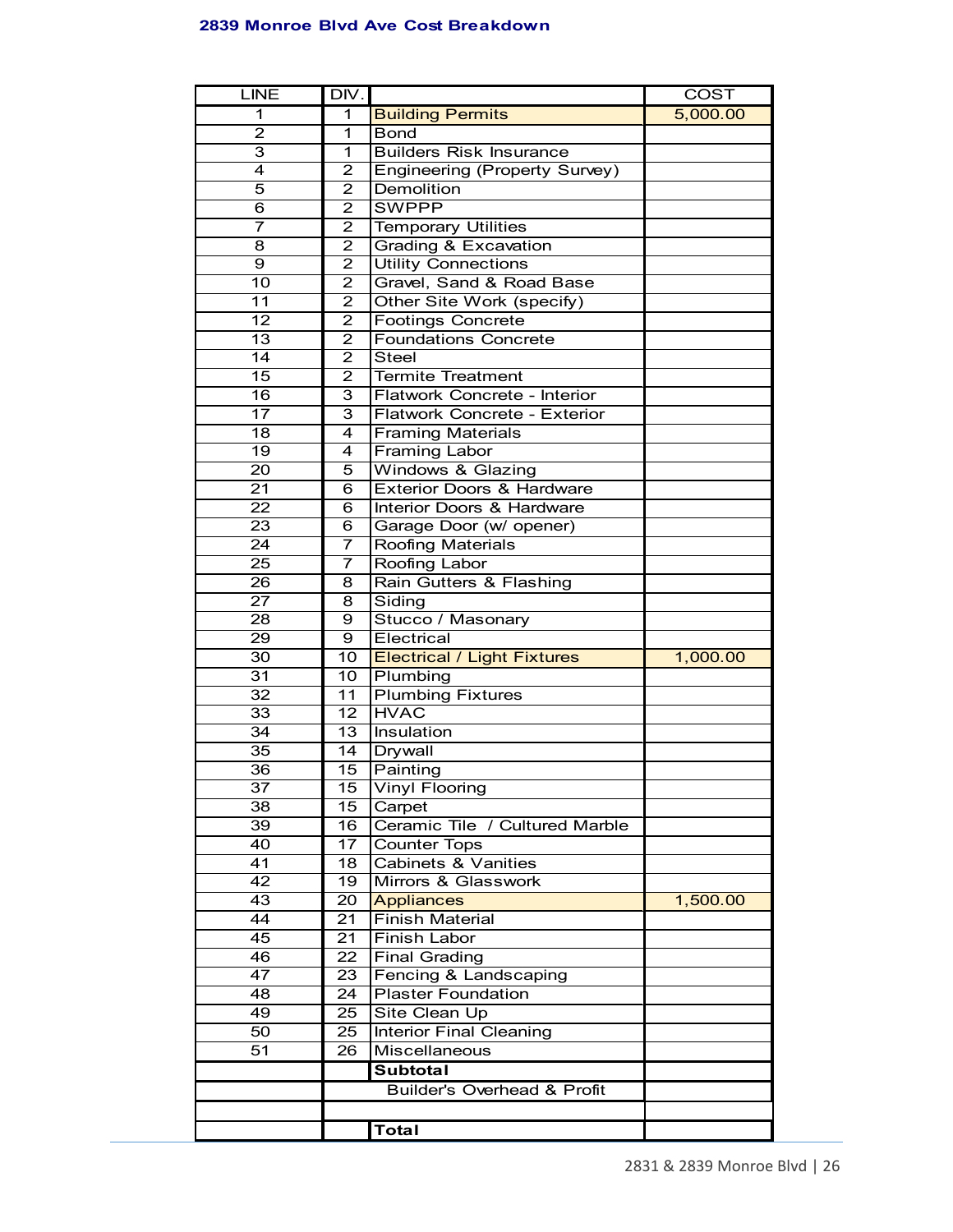# **Attach responses to the following:**

- Narrative and specific examples related to Construction experience specifically with building historical style architecture.
- Detailed Construction schedule showing ability to complete (pass final inspection & install all landscaping) the homes within a 180-day construction schedule.